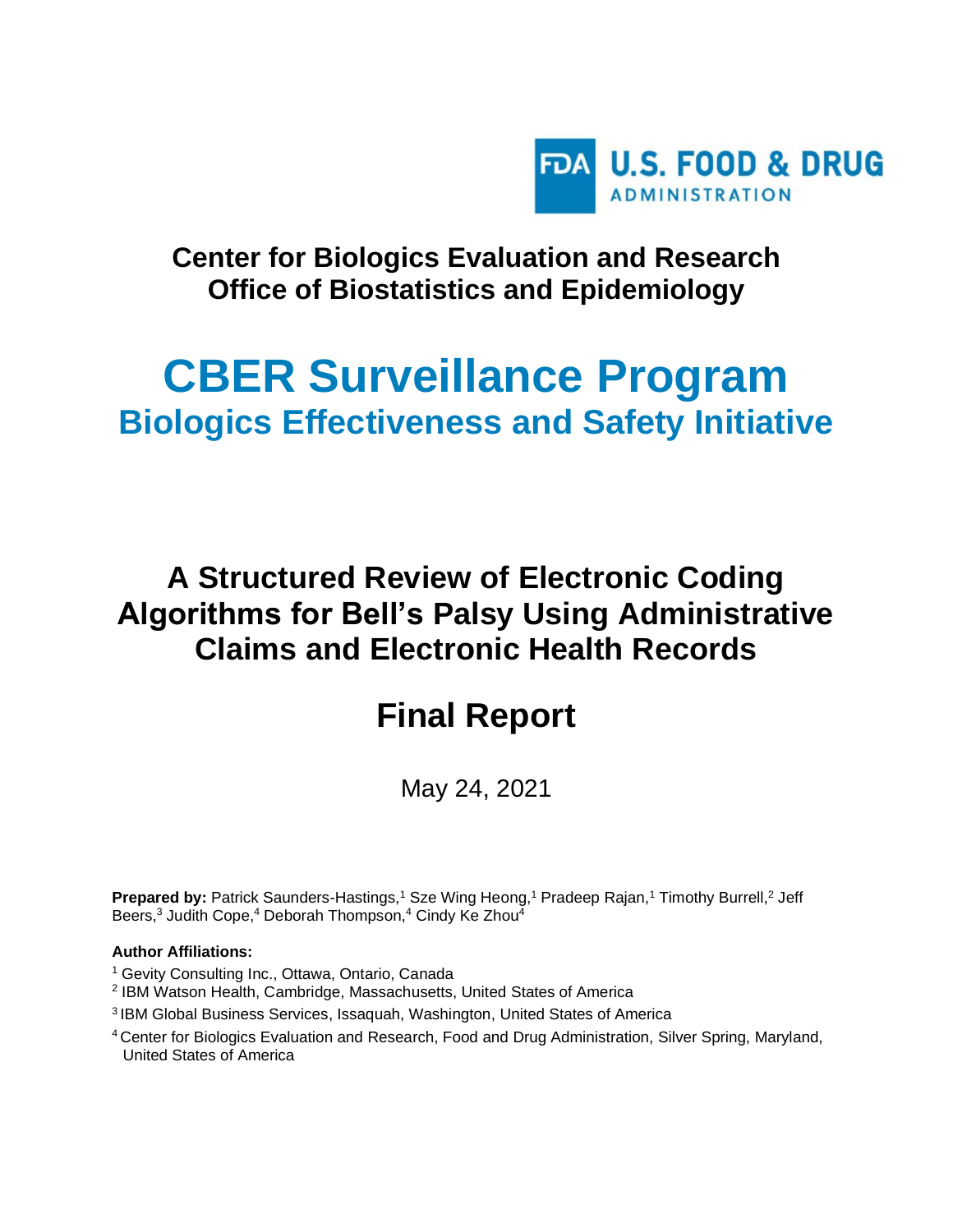Bell's Palsy Case Algorithm May 2021

*This page is intentionally left blank*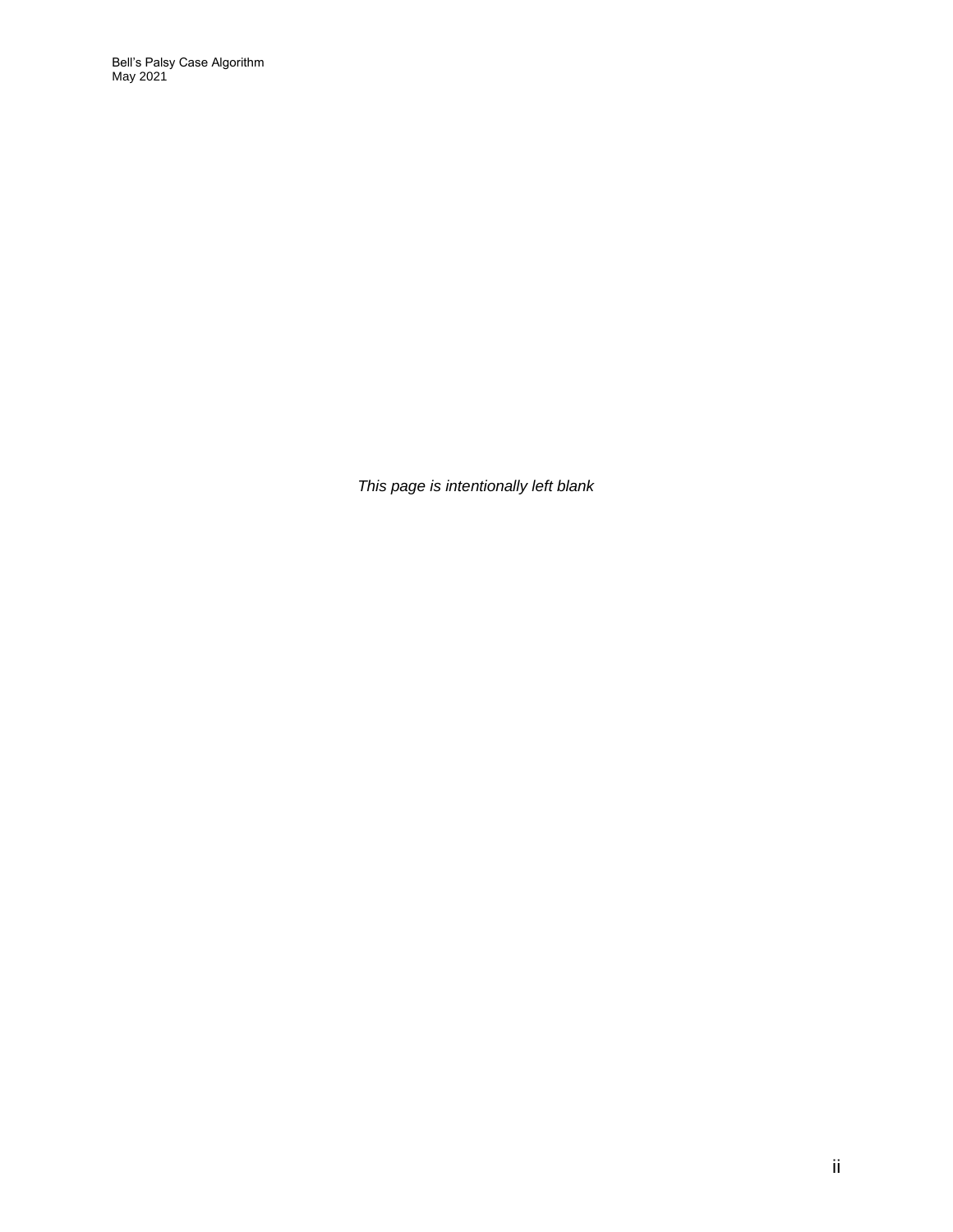# **Table of Contents**

| A                                                                                 |
|-----------------------------------------------------------------------------------|
| В                                                                                 |
| C                                                                                 |
| C <sub>1</sub>                                                                    |
| C <sub>2</sub><br>2.a<br>2.b                                                      |
| D                                                                                 |
| Е                                                                                 |
| F                                                                                 |
| G                                                                                 |
| G <sub>1</sub>                                                                    |
| G <sub>2</sub>                                                                    |
| H                                                                                 |
|                                                                                   |
| J                                                                                 |
|                                                                                   |
| Appendix B. Counts of Patients with Specific Codes Proposed for the Algorithm 32  |
| Appendix C. Counts of Patients with Specific Codes Excluded from the Algorithm 34 |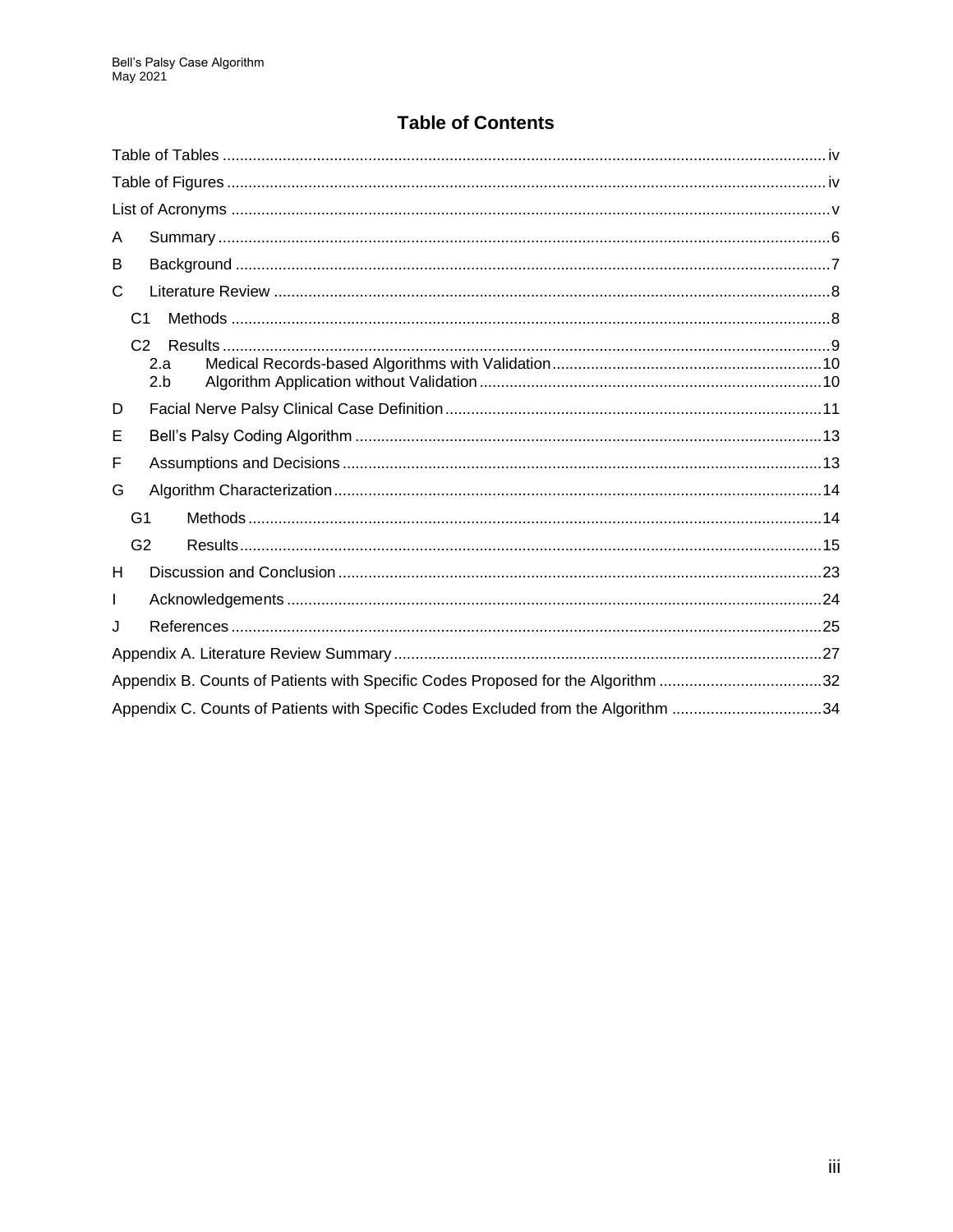# **Table of Tables**

<span id="page-3-0"></span>

| Table 2. Brighton Collaboration Bell's Palsy Working Group clinical case definitions for facial nerve palsy |  |
|-------------------------------------------------------------------------------------------------------------|--|
|                                                                                                             |  |
|                                                                                                             |  |
| Table 5. Counts and proportions of patients experiencing Bell's palsy*, defined by ICD-9-CM and ICD-10-     |  |

# **Table of Figures**

<span id="page-3-1"></span>

| Figure 2. Patients with at least one diagnosis code for Bell's palsy (ICD-9-CM), January 1, 2014–                                                                                                             |  |
|---------------------------------------------------------------------------------------------------------------------------------------------------------------------------------------------------------------|--|
| Figure 3. Patients with at least one diagnosis code for Bell's palsy (ICD-10-CM), October 1, 2015–                                                                                                            |  |
| Figure 4. Patients with at least one diagnosis code for Bell's palsy (ICD-9-CM or ICD-10-CM), January 1,                                                                                                      |  |
| Figure 5. Proportion of patients (1-85+)* with at least one diagnosis code for Bell's palsy (ICD-9-CM or<br>ICD-10-CM) per 1,000 population, by age and gender (January 1, 2014–December 31, 2018)20          |  |
| Figure 6. Proportion of patients (1-85+)* with at least one diagnosis code for Bell's palsy (ICD-9-CM or<br>ICD-10-CM) per 1,000 population, by age and calendar year (January 1, 2014–December 31, 2018). 21 |  |
| Figure 7. Proportion of patients with at least one diagnosis code for Bell's palsy (ICD-9-CM or ICD-10-<br>22                                                                                                 |  |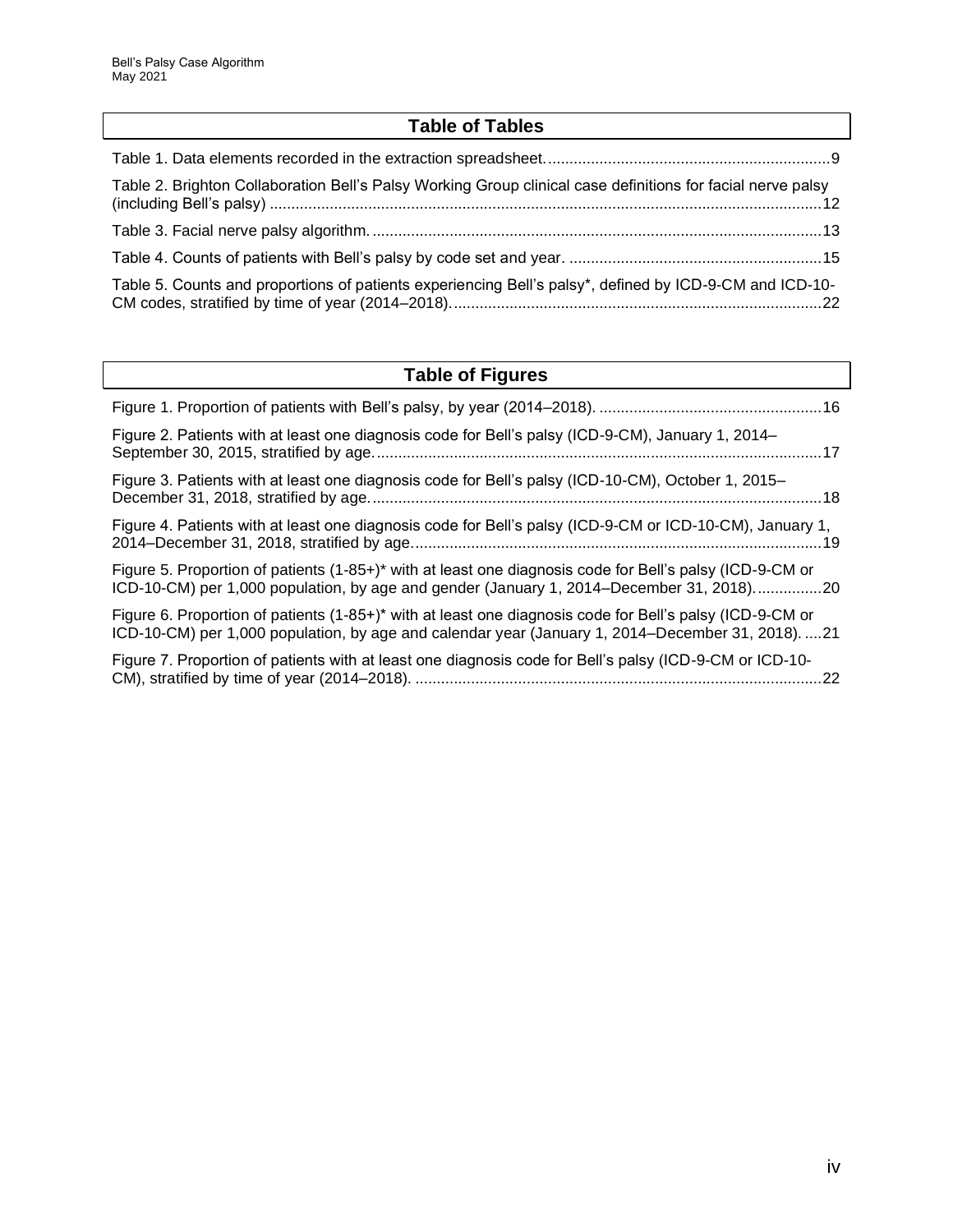# **List of Acronyms**

<span id="page-4-0"></span>

| AFHSB         | United States Armed Forces Health Surveillance Branch                            |
|---------------|----------------------------------------------------------------------------------|
| AHRQ          | Agency for Healthcare Research and Quality                                       |
| BEST          | <b>Biologics Effectiveness and Safety</b>                                        |
| CBER          | Center for Biologics Evaluation and Research                                     |
| CMS           | <b>Centers for Medicare and Medicaid Services</b>                                |
| СI            | Confidence Interval                                                              |
| <b>CPCSSN</b> | Canadian Primary Care Sentinel Surveillance Network                              |
| <b>CPT</b>    | <b>Current Procedural Terminology</b>                                            |
| DX.           | Diagnosis                                                                        |
| ED            | <b>Emergency Department</b>                                                      |
| EMR           | Electronic Medical Record                                                        |
| FDA.          | Food and Drug Administration                                                     |
| GEM           | <b>General Equivalence Mapping</b>                                               |
| HBV           | <b>Hepatitis B Virus</b>                                                         |
| <b>HCPCS</b>  | Healthcare Common Procedure Coding System                                        |
| H-ICDA        | Hospital International Classification of Diseases Adapted                        |
| HSV-1         | Herpes Simplex Virus Type 1                                                      |
| ICD-9-CM      | International Classification of Diseases, Ninth Revision, Clinical Modification  |
| ICD-10-AM     | International Classification of Disease, Tenth Revision, Australian Modification |
| ICD-10-CM     | International Classification of Diseases, Tenth Revision, Clinical Modification  |
| LOINC         | Logical Observation Identifiers Names and Codes                                  |
| MeSH          | <b>Medical Subject Headings</b>                                                  |
| MIV           | Monovalent Inactivated Vaccine                                                   |
| NDC.          | <b>National Drug Code</b>                                                        |
| <b>NPV</b>    | <b>Negative Predictive Value</b>                                                 |
| <b>PICO</b>   | Population, Intervention, Comparator, Outcome                                    |
| <b>PPV</b>    | <b>Positive Predictive Value</b>                                                 |
| <b>SME</b>    | <b>Subject Matter Expert</b>                                                     |
| TIV           | Trivalent Influenza Vaccine                                                      |
| VSD           | Vaccine Safety Datalink                                                          |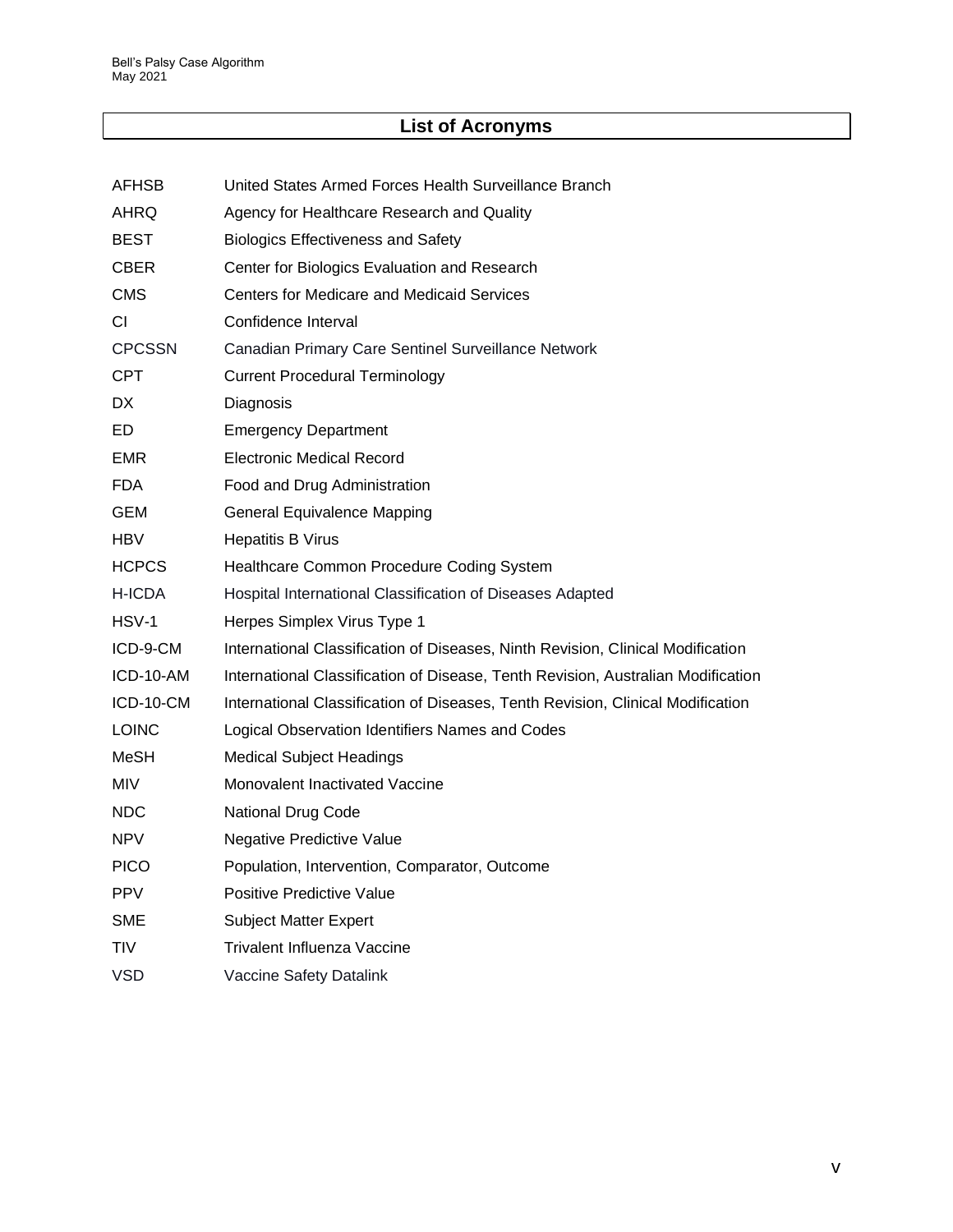#### <span id="page-5-0"></span>**A Summary**

The United States (U.S.) Food and Drug Administration (FDA) Biologics Effectiveness and Safety (BEST) Initiative conducted a structured literature review (through August 6, 2020) to identify validated coding algorithms for ascertaining cases of Bell's palsy in large administrative healthcare databases. The studies selected for this targeted review used billing codes in claims, electronic health record (EHR), or electronic medical record (EMR) databases, as well as paper-based medical records to derive Bell's palsy coding algorithms.

Several relevant studies were reviewed, with two U.S. studies (EHR and paper medical records-derived) and one Canadian study (EMR-derived) providing performance measures (i.e., positive predictive value [PPV], negative predictive value [NPV], sensitivity and/or specificity) based on medical chart review. The results from validation studies of Bell' palsy EHR- and EMR-based algorithms suggest that the International Classification of Diseases, Ninth Revision, Clinical Modification (ICD-9-CM) codes 351.0 and 351.x have a high PPV of 84 and 90%, respectively. Details of the three validation studies are provided below. No U.S. studies that utilized International Classification of Diseases, Tenth Revision, Clinical Modification (ICD-10-CM) codes to identify Bell's palsy cases were found in the literature search. However, four international studies applied ICD-10-CM G51.0 (Bell's palsy) and one international applied ICD-10-CM G51.x (facial nerve disorders) without validation.

A U.S. study identified Bell's palsy among children diagnosed with ICD-9-CM 351.0 from an integrated health care system (i.e., Kaiser Permanente Northern California), followed with medical chart review. This EHR-based validation study reported a PPV of 84% (95% confidence interval [CI] 82–86%). In a U.S. validation study that assessed the validity of ICD-9-CM 351.x (facial nerve disorders), 767.5 (facial nerve injury due to birth trauma), and 053.11 (geniculate herpes zoster), as well as Hospital International Classification of Diseases Adapted (H-ICDA) code 350 (for potential Bell's palsy cases encountered from 1974–1978) in paper-based medical records, the authors reported a PPV of 81% (95% CI 76–85%) among individuals with Bell's palsy based on a neurologist chart review of 272 medical records from rehabilitation centers, hospitals, and medical clinics. Finally, a Canadian study assessed the feasibility and validity of identifying Bell's palsy cases from EMR data among 33 Bell's palsy cases and 220 ageand sex-matched controls. The authors used ICD-9-CM 351.x and text searches to identify Bell's palsy cases. The reported PPV of the study was 90% (95% CI 75.7–98.1%), NPV was 100% (95% CI 98.3– 100%), sensitivity was 100% (95% CI 88.4–100%), and specificity was 98.6% (95% CI 96.1–99.7%).

The results of this literature review were used as the basis for developing a draft administrative claimsbased outcome definition — hereafter referred to as "algorithm" — for identifying cases of Bell's palsy. General codes for facial nerve palsy were also included to optimize algorithm sensitivity and inclusiveness. Codes were mapped from ICD-9-CM to ICD-10-CM via forward–backward mapping, using General Equivalence Mappings (GEMs) for reference.<sup>i</sup> The draft algorithm was then reviewed by clinical subject matter experts (SMEs) from IBM (TB, JB), FDA Center for Biologics Evaluation and Research (CBER) (JC, DT), and Acumen.

The proposed case definition combines ICD-9-CM 351.0, 351.8 (other facial nerve disorders), and 351.9 (facial nerve disorder, unspecified) with ICD-10-CM G51.0, G51.8 (other disorders of facial nerve), and G51.9 (disorders of facial nerve, unspecified). As an initial step in assessing the feasibility of using the algorithm to identify Bell's palsy, the algorithm was applied in the IBM MarketScan® Research Databases (Commercial and Medicare Supplemental), a collection of commercially insured individuals in the U.S. Statistics describing the frequency and proportions of Bell's palsy codes included in the algorithm were generated.

<sup>i</sup> Additional information about GEMs and the methodology for forward and backward mapping can be found at Centers for Medicaid and Medicare Services. (2017). 2018 ICD-10-CM and GEMs. Available at https://www.cms.gov/Medicare/Coding/ICD10/2018-ICD-10-CM-and-GEMs. Researchers used the following website to map ICD-9-CM codes to ICD-10-CM[: https://www.icd10data.com.](https://www.icd10data.com/)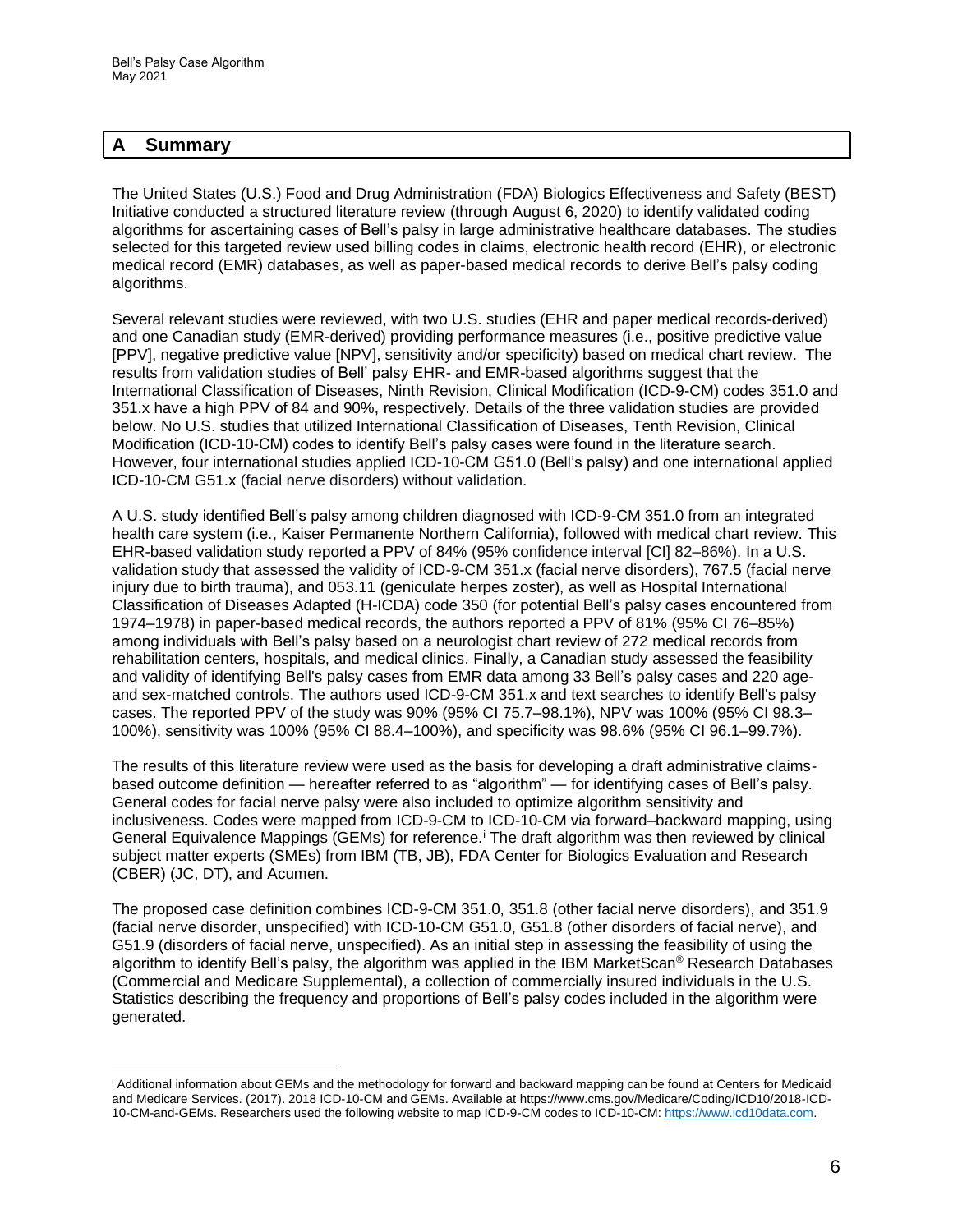### <span id="page-6-0"></span>**B Background**

Among other responsibilities, the U.S. FDA is mandated to protect public health by ensuring the safety and efficacy of drugs, biologics and medical devices.<sup>ii</sup> In support of this charge, the FDA Center for Biologics Evaluation and Research (CBER) has a mission to conduct policy and regulatory reviews of biologics and related products, including blood products, vaccines, allergenics, tissues, and cellular and gene therapies. CBER assesses the risks and benefits of new biologic products, as well as previously approved products that have been proposed for new indications. The CBER process emphasizes the pursuit of the maximum public benefit with the minimum risk to public safety associated with each biologic product. The BEST Initiative is a program initiated by CBER with the objective of assessing the safety and effectiveness of biologic products using large datasets of administrative healthcare data.

Facial nerve palsy, or facial paralysis, is a cranial nerve disease that leads to facial deformation. Facial nerve palsy is characterized by paralysis of the seventh cranial nerve, and most commonly classified as Bell's palsy, which accounts for 60–75% cases of unilateral facial paralysis worldwide. <sup>1</sup> As a lower motor neuron palsy of idiopathic origin, Bell's palsy is typically diagnosed by the exclusion of identifiable causes of facial nerve palsy, such as infection, trauma, tumors, and stroke. <sup>2</sup> Bell's palsy usually presents with acute onset of unilateral facial weakness resulting in incomplete eye closure, which progresses over a two- to five-day period to include speech interruption, taste disturbance, hypersensitivity to low-frequency sounds, and decreased lacrimation.<sup>3</sup>

Prior studies have reported that treatment of Bell's palsy with corticosteroids alone and in combination with antivirals was found to bring about a rapid recovery of facial nerve function  $3$ . Most cases resolve completely and spontaneously (without treatment) and the re-occurrence rate in the same individual is 8- 12%.<sup>2,4</sup> However, approximately 33% of patients experience incomplete resolution of facial weakness 6 months after onset. 5

Bell's palsy has an estimated incidence ranging from 11.5 to 53.3 per 100,000 person-years in different populations, with an incidence rate that is proposed to be highest among young and middle-aged adults but may also increase with age.<sup>6</sup> An estimated 40,000 new cases of Bell's palsy occur per year.<sup>4</sup> Similar incidence is reported in men and women<sup>3</sup>, although other studies have also reported a higher incidence among females.<sup>6</sup> The specific etiology of Bell's palsy is unknown, but infection by a reactivated virus, such as herpes simplex virus type 1 (HSV-1) or a cell-mediated autoimmune inflammatory response are potentially responsible for inflammation and concomitant compression of the facial nerve.<sup>7</sup> Bell's palsy has also been reported as an adverse reaction following immunization with influenza and hepatitis B virus (HBV) vaccines<sup>8</sup>, although a study investigating the association between immunization and Bell's palsy in children did not observe an increased risk of Bell's palsy following immunization with inactivated trivalent influenza vaccine (TIV), HBV vaccine, or any vaccine among children.<sup>9</sup>

The objective of this review was to assess and understand the validity of electronic coding algorithm using billing codes for identifying Bell's palsy from administrative claims and electronic health records (EHRs). These coding algorithms could draw from a variety of standardized code sets, including the International Classification of Diseases (ICD), the Healthcare Common Procedure Coding System (HCPCS), Current Procedural Terminology (CPT®), National Drug Codes (NDCs) and Logical Observation Identifiers Names and Codes (LOINC).

A structured literature review of coding algorithms for identifying potential cases of Bell's palsy using standard administrative diagnosis codes was conducted, leveraging findings from U.S. and international studies to inform the development of an algorithm. The draft algorithm was subject to review by clinical SMEs and testing in the MarketScan Research Databases, a large collection of administrative claims data accessed via the Treatment Pathways online analytic platform. **Section C** summarizes the literature

ii U.S. Food and Drug Administration. What We Do. March 28, 2018.<https://www.fda.gov/aboutfda/whatwedo/>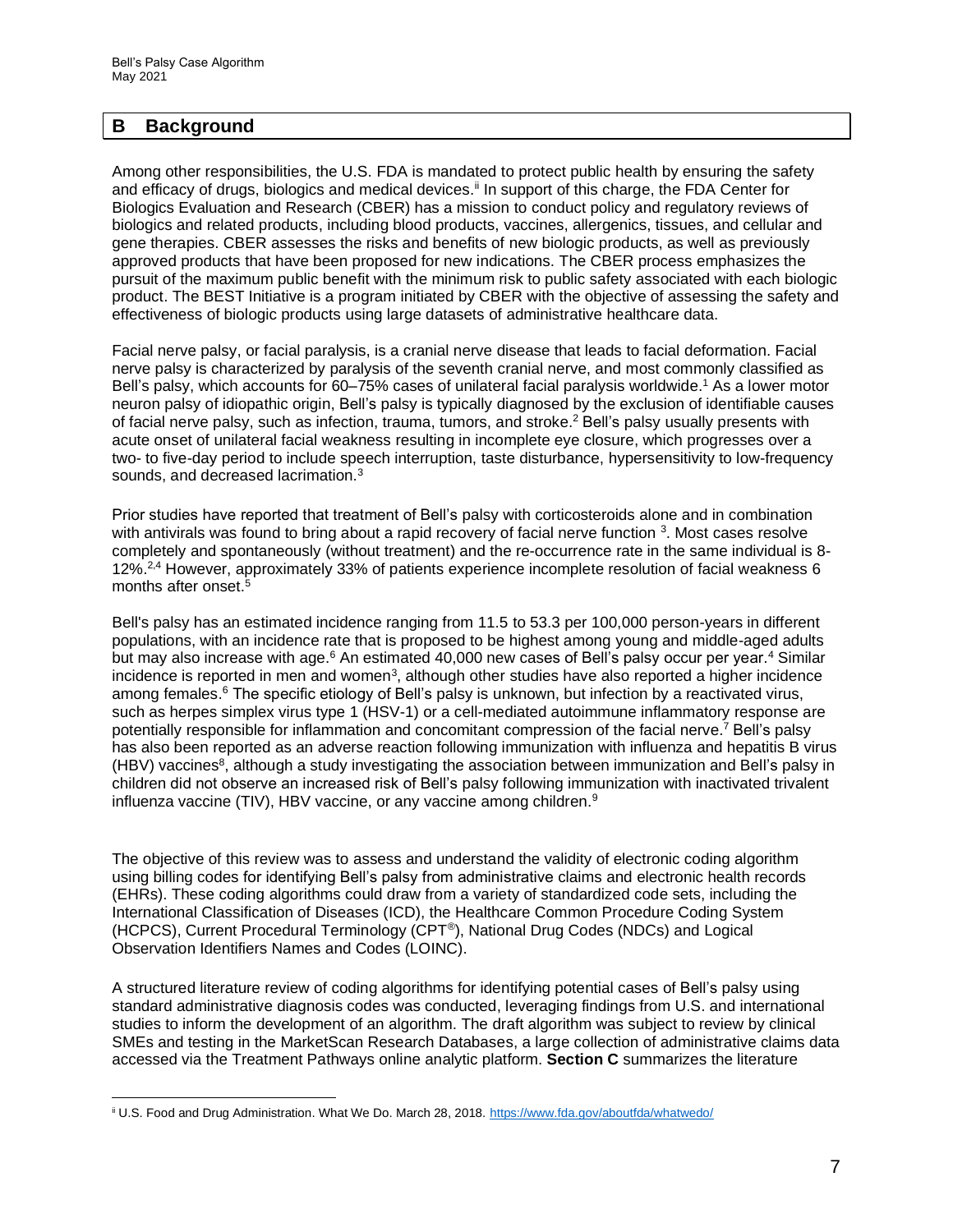review methodology and findings, **Section D** provides clinical case definitions for facial nerve palsy (including Bell's palsy), which could be of value in further assessing the performance of proposed algorithms via chart validation studies; **Sections E** and **F** present the algorithm and its associated assumptions and decisions, respectively; **Section G** presents the results of the initial application of the algorithm to characterize the population with a Bell's palsy diagnosis in a claims database; and **Section H**  provides discussion and concluding thoughts.

### <span id="page-7-0"></span>**C Literature Review**

## <span id="page-7-1"></span>*C1 Methods*

A literature review search strategy was developed for the BEST Initiative, based upon a Population, Intervention, Comparator, Outcome (PICO) framework. The PICO framework for this review can be summarized as follows:

- **Population:** *any population group (human)*
- **Intervention:** *any intervention or no intervention*
- **Comparator:** *any comparator, placebo*
- **Outcome:** *Bell's palsy; facial nerve palsy*

The setting for eligible studies was any clinically observable environment that led an individual to seek care.

The review process began with conducting comprehensive searches of existing publications available in the CBER<sup>iii</sup> and Center for Drug Evaluation and Research Sentinel<sup>iv</sup> databases. Next, a structured review of the academic literature was conducted, using PubMed and Google Scholar to identify relevant resources. Only English language publications were selected for review. No restriction was imposed on publication date for the PubMed search (inception to August 6, 2020). The Google Scholar search was limited to January 2000 through August 6, 2020. The PubMed search strategy (Search 1 to 4) and the Google Scholar search strategy (Search 5 to 7) is summarized below. Search terms are not case sensitive.

- *Search 1*: (((("bell palsy"[MeSH Terms] OR ("bell"[All Fields] AND "palsy"[All Fields])) OR "bell palsy"[All Fields]) OR ("bell's"[All Fields] AND "palsy"[All Fields])) OR "bell's palsy"[All Fields]) AND (((((((("identifiable"[All Fields] OR "identifiably"[All Fields]) OR "identifie"[All Fields]) OR "identified"[All Fields]) OR "identifier"[All Fields]) OR "identifiers"[All Fields]) OR "identifies"[All Fields]) OR "identify"[All Fields]) OR "identifying"[All Fields]) retrieved **259 articles**
- *Search 2:* ((bell's palsy) AND (identify)) AND (ICD): retrieved **5 articles**
- *Search 3*: (((Bell's Palsy)) AND (ICD)) AND (PPV): retrieved **2 articles**
- *Search 4*: ((bell's palsy) AND (identify)) AND (validation)): retrieved **11 articles**
- *Search 5*: bell's palsy and identify and ICD: retrieved **2,270 articles**
- *Search 6:* bell's palsy and identify and vaccines and ICD: retrieved **2,410 articles**
- **Search 7:** bell's palsy and identify and vaccines and administrative claim data and validation: retrieved **3,400 articles.**

Targeted and *ad hoc* searches of the gray literature were conducted, including clinical guidelines and reports from organizations such as the U.S. Armed Forces Health Surveillance Branch (AFHSB) and the

iii U.S. Food and Drug Administration. Innovation and Regulatory Science. July 10, 2020[. https://www.fda.gov/vaccines-blood](https://www.fda.gov/vaccines-blood-biologics/science-research-biologics/innovation-and-regulatory-science)[biologics/science-research-biologics/innovation-and-regulatory-science](https://www.fda.gov/vaccines-blood-biologics/science-research-biologics/innovation-and-regulatory-science)

iv Sentinel. Publications and Presentations. <https://www.sentinelinitiative.org/communications/publications>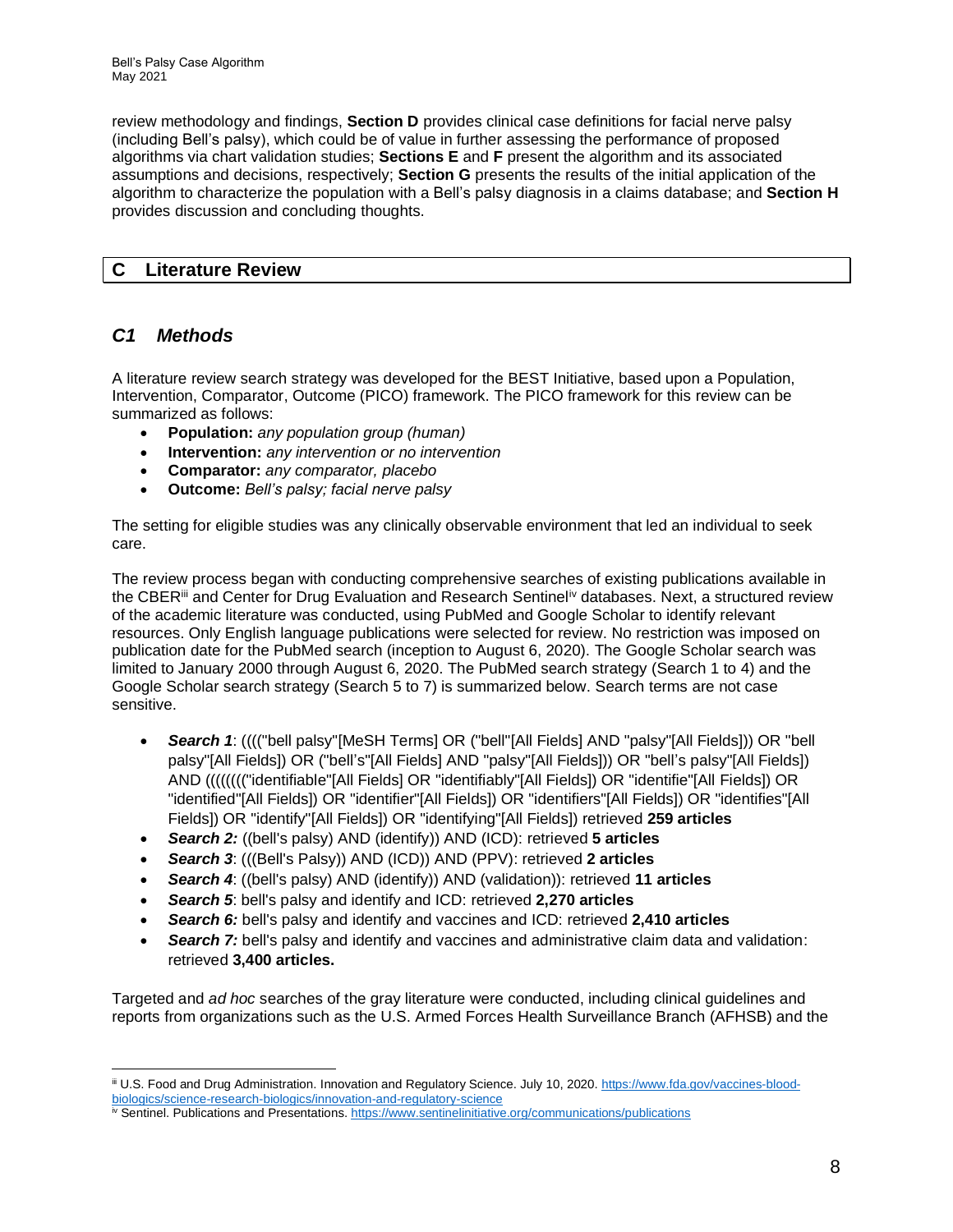Agency for Healthcare Research and Quality (AHRQ). <sup>v</sup> A snowballing technique was also applied, wherein the bibliographies of relevant studies were scanned for additional publications. Abstract review was subsequently conducted for these publications. Since this was not a systematic review, authors did not track the total number of abstracts and full text screened after de-duplication.

A Microsoft® Excel spreadsheet was developed to extract relevant data. The data elements collected are provided in **[Table 1](#page-8-1)**. A relevance ranking was assigned based on the judgement of the reviewer and the available information on study location ("Country"), the algorithm specifications ("Algorithm"), and the measures of validity and diagnostic accuracy (e.g., PPV and NPV). Relevance rankings were assigned based on the following criteria:

- **Ranking 1:** U.S. validation study (i.e., reporting measures of validity and diagnostic accuracy)
- *Ranking 2*: U.S. study that reported a claims- or EHR-based coding algorithm but no independent validation OR a non-U.S. validation study
- **Ranking 3:** Non-U.S. study that reported a claims- or EHR-based coding algorithm but no independent validation

| <b>Data Element</b>                    |  |  |  |  |  |
|----------------------------------------|--|--|--|--|--|
| Author                                 |  |  |  |  |  |
| <b>Publication Year</b>                |  |  |  |  |  |
| Article Relevance (Ranking 1-3)        |  |  |  |  |  |
| <b>Full Citation</b>                   |  |  |  |  |  |
| Country of Study                       |  |  |  |  |  |
| Data Source                            |  |  |  |  |  |
| Years Included                         |  |  |  |  |  |
| <b>Population Eligibility Criteria</b> |  |  |  |  |  |
| <b>Validation Method</b>               |  |  |  |  |  |
| Disease Definition                     |  |  |  |  |  |
| Algorithm Incidence Rules              |  |  |  |  |  |
| ICD-9/ICD-9-CM Codes                   |  |  |  |  |  |
| ICD-10/ICD-10-CM Codes                 |  |  |  |  |  |
| <b>Other Codes</b>                     |  |  |  |  |  |
| PPV % (95% Confidence Interval [CI])   |  |  |  |  |  |
| NPV % (95% CI)                         |  |  |  |  |  |
| <b>Other Performance Measures</b>      |  |  |  |  |  |
| Comments                               |  |  |  |  |  |

<span id="page-8-1"></span>*Table 1***.** *Data elements recorded in the extraction spreadsheet.*

Abbreviations: ICD-9, International Classification of Diseases, Ninth Revision; ICD-10, International Classification of Diseases, Tenth Revision; PPV, Positive predictive value; NPV, Negative predictive value; 95% CI, 95% confidence interval

# <span id="page-8-0"></span>*C2 Results*

Following title and abstract screening, full text review, and data extraction, 15 publications were identified as being particularly relevant (**[Table A1](#page-26-1)**). Each publication reported measures of diagnostic accuracy associated with EHR-, EMR-, or paper-based algorithms (i.e., Bell's palsy codes derived from billing codes of admission or discharge medical records). No publication was identified that reported measures of diagnostic accuracy associated with claims-based coding algorithms (i.e., Bell's palsy codes derived

<sup>v</sup> U.S. Food and Drug Administration. National Drug Code Directory. November 9, 2017. <https://www.fda.gov/drugs/informationondrugs/ucm142438.htm>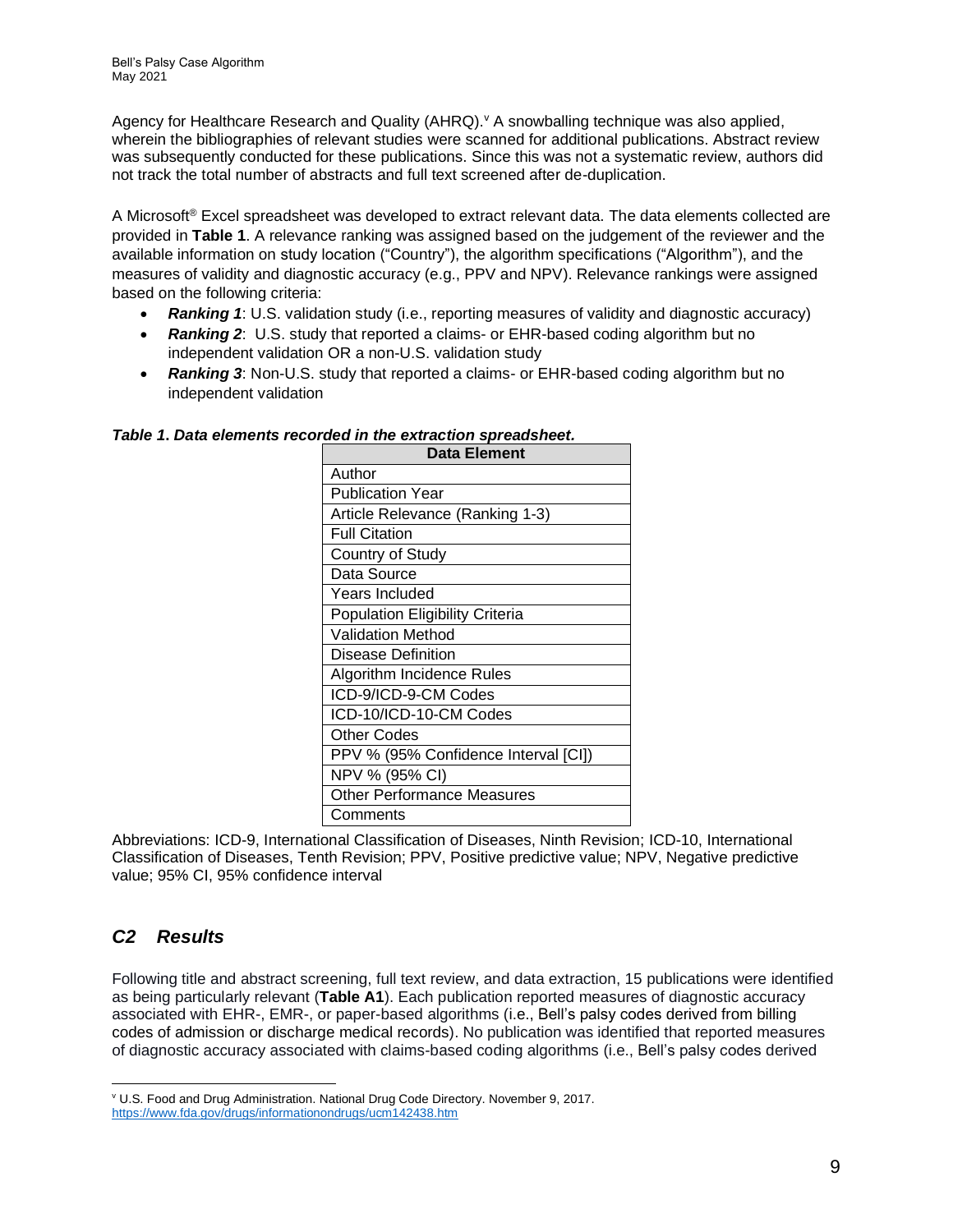from administrative insurance claims databases). Additional publications identified provided an ICD codebased approach for identifying cases of Bell's palsy using administrative claims or EHR/EMR data but did not validate their approaches. Across the selected studies, ICD diagnosis codes were the primary code sets used to identify cases.

Overall, medical record-based validation studies and several additional studies without validation identified in this literature review indicate that the approach of using ICD-9-CM 351.0 was consistently applied for identifying Bell's palsy cases.

# <span id="page-9-0"></span>**2.a Medical Records-based Algorithms with Validation**

A systematic review funded by FDA from Lee and colleagues (2013) was conducted to identify the diagnostic accuracy of billing, procedural, or diagnostic codes for Bell's palsy. <sup>5</sup> The authors used key terms to search the literature available in PubMed from January 1991 to September 2012. The study expanded the search further to incorporate gray literature and publications available in Google Scholar. The authors focused on studies from the U.S. and Canada that provided a clear claims- or EHR-based definition of Bell's palsy. In total, the authors identified and reviewed 124 publications, retaining six (with one study published in two papers). Of particular relevance, one U.S. study<sup>6</sup> by Rowhani-Rahbar and colleagues (2012a) reported measures of diagnostic accuracy performance (PPV) associated with EHRbased algorithms. The authors conducted an analysis in a Kaiser Permanente database and used ICD-9- CM 351.0 to identify all childhood cases of Bell's palsy and each medical record was reviewed by an otolaryngologist. The authors determined the occurrence of Bell's palsy in children and the association with three vaccine exposure groups: TIV, HBV vaccine, or any vaccines. The study reported a PPV of 84% (95% CI 82-86%)<sup>vi</sup> for definite<sup>vii</sup> or probable<sup>viii</sup> cases and found no correlation between Bell's palsy and any of the immunization exposure. In addition to the studies reviewed in Lee et al. (2013), five relevant studies<sup>2,10-13</sup> identified in this structured review were published after September 2012.

Another U.S. study cited in the Lee et al. (2013) systematic review reported performance measures in a paper medical record-based algorithm to identify Bell's palsy cases in Texas rehabilitation facilities, hospitals, and medical clinics.<sup>14</sup> The study classified the population with Bell's palsy using Hospital International Classification of Diseases Adapted (H-ICDA) 350 (for encounters from 1974–1978) and ICD-9-CM 351.x (facial nerve disorders), 767.5 (facial nerve injury due to birth trauma), and 053.11 (geniculate herpes zoster). The authors performed a validation analysis via neurologist chart review, reporting a PPV of 81% (95% CI 76–85%) for definite Bell's palsy.

In addition to this U.S. study, Bharathi and colleagues (2016) assessed the feasibility and validity of identifying Bell's palsy cases from EMR data in Canada.<sup>10</sup> The study was conducted using data from the Canadian Primary Care Sentinel Surveillance Network (CPCSSN) database and additional data from the provider's EMR system. The authors used ICD-9-CM 351.x and text searches to identify 33 Bell's palsy cases and 220 age- and sex-matched controls. The authors reported a PPV of 90% (95% CI 75.7– 98.1%), NPV of 100% (95% CI 98.3–100%), sensitivity of 100% (95% CI 88.4–100%); and specificity of 98.6% (95% CI 96.1–99.7%).

# <span id="page-9-1"></span>**2.b Algorithm Application without Validation**

vi PPV and 95% CI for Rowhani-Rahbar et al (2012a) reported in Lee et al (2013)

vii Cases categorized as definite were required to meet all of the following criteria: 1) a definitive diagnosis of Bell's palsy in the chart, 2) unilateral weakness of all facial muscles (i.e., involvement of the forehead, eyelid, mouth, and cheek muscles), 3) acute onset within 72 hours between initial signs and maximum paresis, and 4) no report of head trauma or ipsilateral otologic disease within the 30 days prior to diagnosis, and no history of cerebrovascular incident, otologic surgery, brain tumor, sickle cell disease, Guillain-Barre´ syndrome, or other neurologic signs such as weakness of an extremity, coordination abnormalities, or other reflex or strength abnormalities or asymmetries.

viii Cases categorized as probable were children in whom unilateral weakness of all facial muscles was not documented (i.e., criteria 2 of definite cases) or the period of time between initial signs and maximum paresis was more than 72 hours (i.e., criteria 3 of definite cases).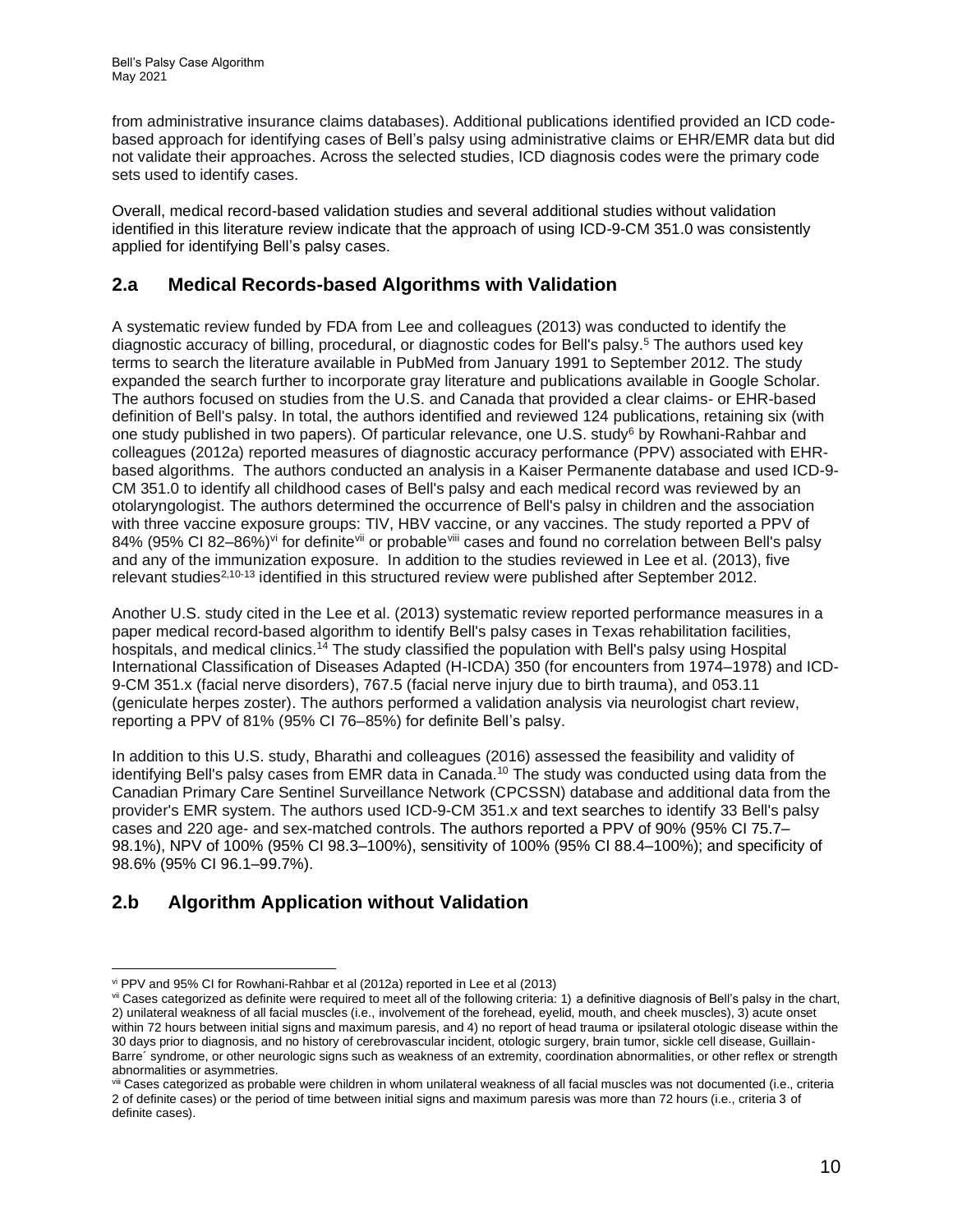Bell's Palsy Case Algorithm May 2021

Four studies<sup>ix 15-18</sup> used electronic coding algorithms to identify Bell's palsy in U.S. claims and EHR data, three of which <sup>16-18</sup> investigated the association between vaccinations and Bell's palsy. All four studies utilized ICD-9-CM 351.0 to identify Bell's palsy cases. In addition, one study by McCarthy and colleagues<sup>19</sup> also used 350.x (trigeminal nerve disorders), 351.1 (geniculate ganglionitis), 351.8 (other facial nerve disorders), 351.9 (facial nerve disorder, unspecified), and 352.x (disorders of other cranial nerves) to identify other cranial nerve disorders. Among the three studies that evaluated vaccine safety and Bell's palsy, two EHR-based studies<sup>17,18</sup> obtained data from the Vaccine Safety Datalink Study (VSD) project to analyze adverse reactions, including Bell's Palsy, after patient receipt of the zoster vaccine<sup>18</sup> or H1N1 vaccine<sup>17</sup>, respectively. Tseng and colleagues (2012) did not find any increased risk of Bell's palsy or facial nerve palsy 14 days after vaccination among the exposed group. However, when applying a risk window of 0–42 days in the other VSD-based study, Lee and colleagues (2011) reported that a statistical signal (i.e., greater than expected number of adverse events) was observed for Bell's palsy among adults 25 years of age and older exposed to the H1N1 monovalent inactivated vaccine (MIV). In contrast to this finding, a study applying a risk windows of 0 to 42 days for adverse events using administrative claims data did not find an association between Bell's palsy incidence and influenza vaccine (TIV and H1N1) exposure.<sup>16</sup> Finally, a U.S. study<sup>15</sup> using ICD-9-CM 351.0 to identify Bell's palsy cases in an administrative claims database reported a higher incidence of Bell's palsy among females, older age groups, Black and Hispanic populations, married people, and enlisted service members. The authors concluded that both arid climates and colder months were independent predictors of Bell's palsy risk.

In addition to these U.S. studies, we identified six international studies<sup>11-13,20-22</sup> that used diagnosis codes in claims and EHR data to identify Bell's palsy cases but did not report measures of diagnostic validity. A multi-country study estimating background rates of disease to assess vaccine safety during mass immunization with H1N1 influenza vaccine<sup>20</sup> analyzed hospital admissions EHR databases in the U.K., Finland, and the U.S. to identify Bell's palsy cases using ICD-9-CM 351 (U.S.), ICD-9 351 (Canada and the UK), and ICD-10 G51.0 (Bell's palsy) (Finland). We also identified a study of adverse events following H1N1 vaccinations in Taiwan that used ICD-9-CM 351.0 to identify cases of Bell's palsy in a claims database.<sup>13</sup> Additional studies from Scotland<sup>11</sup>, Sweden<sup>21</sup>, and Australia<sup>12</sup> described using ICD-10 G51.0 and ICD-10-Australian Modification (AM) G51.0 to identify cases of Bell's palsy in EHR databases (i.e., hospital admissions and discharges, outpatient visits) following receipt of vaccinations for human papillomavirus virus or influenza. Finally, a study from Germany<sup>22</sup> used ICD-10 G51.x (facial nerve disorders) to identify peripheral facial nerve palsy cases identified in an EMR database.

Overall, although these studies utilized claims- and EHR-based algorithms that were not validated, they consistently demonstrate the utilization of ICD-9-CM 351.0 for identifying Bell's palsy cases in claims and EHR databases, similar to the approach utilized in studies with validated algorithms6,14 that is described in this report.

### <span id="page-10-0"></span>**D Facial Nerve Palsy Clinical Case Definition**

The Brighton Collaboration Bell's Palsy Working Group developed a case definition and guideline for peripheral facial nerve palsy and Bell's palsy. <sup>2</sup> The case definition is summarized in **[Table 2](#page-11-0)**. The Working Group recommended implementing the case definition to support the meaningful collection of data and standardize the process of data collection, analysis, and presentation of information for Bell's palsy and peripheral facial nerve palsy. Peripheral facial nerve palsy, a disturbance of the facial nerve is due to idiopathic causes in 60-75% of cases. The acute-onset (i.e., minutes to days) idiopathic form of peripheral facial nerve palsy is Bell's palsy. $^3$ 

The Brighton clinical case definitions and criteria for peripheral facial nerve palsy and idiopathic peripheral facial nerve palsy (i.e., Bell's palsy) are included in **[Table 2](#page-11-0)**. The case definition is intended to be used in combination with the Working Group's clinical guidelines but may be useful for subsequent validation studies of the algorithm proposed in **Section E\$**. As an initial step in the determination of Bell's palsy

ix Two of these studies were cited in the Lee (2013): Tseng, 2012 and Campbell, 2002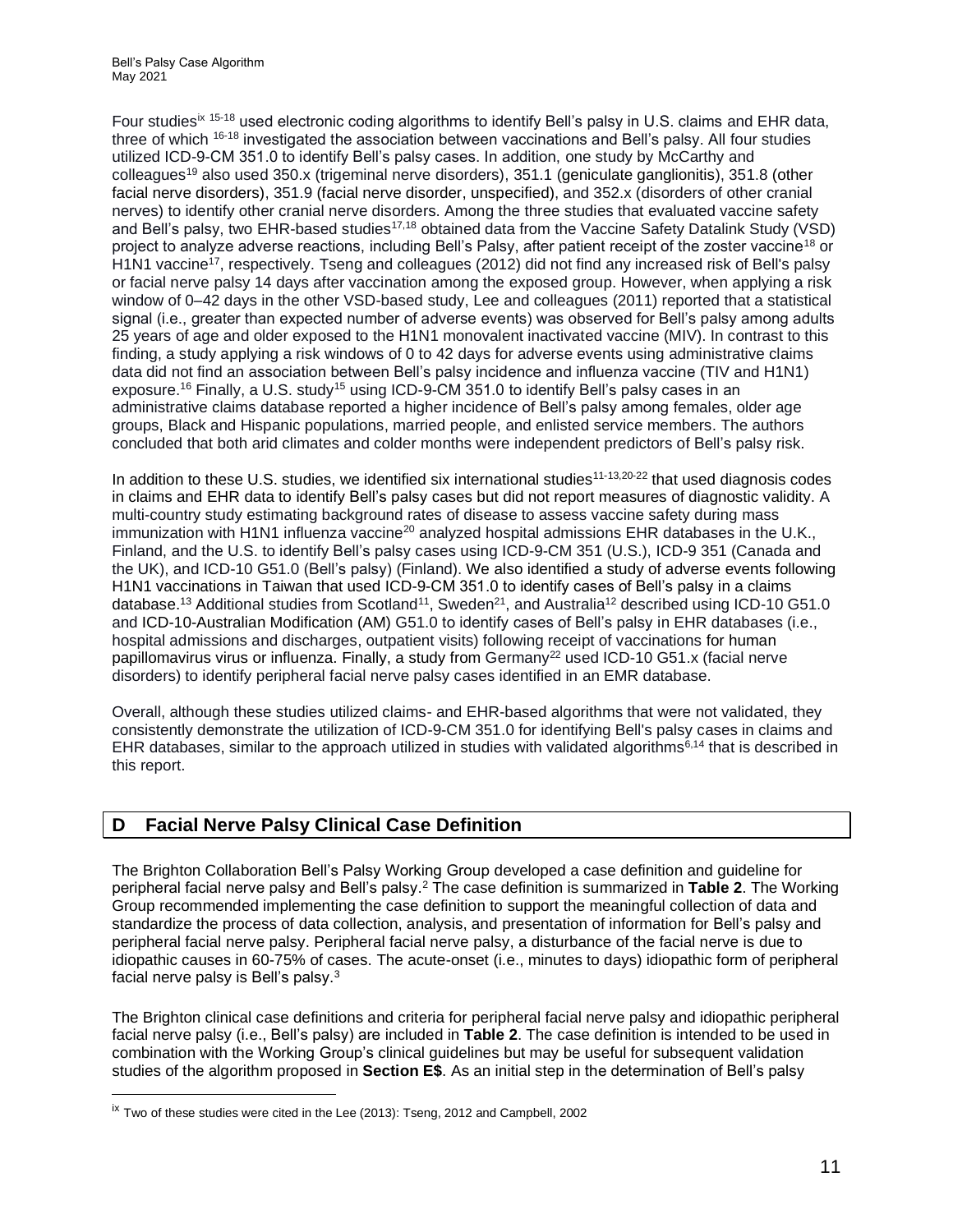case status, the diagnosis of acute-onset peripheral facial nerve palsy should be confirmed. Following confirmation, the case can be evaluated to see if it meets the criteria for being idiopathic (i.e., Bell's palsy) as described in **[Table 2](#page-11-0)**.

<span id="page-11-0"></span>

| Table 2. Brighton Collaboration Bell's Palsy Working Group clinical case definitions for facial |  |
|-------------------------------------------------------------------------------------------------|--|
| nerve palsy (including Bell's palsy)                                                            |  |

| Peripheral facial nerve palsy                                                                                                                                                                                                                                                                                                            | Idiopathic peripheral facial nerve palsy (Bell's<br>Palsy)                                                                                                                                                                                                                                                                  |  |  |  |
|------------------------------------------------------------------------------------------------------------------------------------------------------------------------------------------------------------------------------------------------------------------------------------------------------------------------------------------|-----------------------------------------------------------------------------------------------------------------------------------------------------------------------------------------------------------------------------------------------------------------------------------------------------------------------------|--|--|--|
| All levels of diagnostic certainty                                                                                                                                                                                                                                                                                                       | All levels of diagnostic certainty                                                                                                                                                                                                                                                                                          |  |  |  |
| Weakness of the facial muscles innervated by<br>cranial nerve VII, which is either complete<br>(paralysis) OR incomplete paresis (includes facial<br>muscle weakness and decreased facial muscles<br>movement) and may manifest unilaterally OR<br>bilaterally (bilateral peripheral facial nerve palsy is<br>an unusual manifestation). | Has an unknown etiology, which has a sudden<br>onset (occurs unexpectedly and without warning)<br><b>AND</b><br>shows initial rapid progression of symptoms and<br>signs (worsening of disease over a short period of<br>time)<br><b>AND</b><br>shows resolution (symptom and sign resolution<br>with or without treatment) |  |  |  |
| <b>Definite</b>                                                                                                                                                                                                                                                                                                                          | <b>Definite</b>                                                                                                                                                                                                                                                                                                             |  |  |  |
| Level 1 of diagnostic certainty<br>Manifests with the acute onset decreased ability<br>(paralysis OR paresis)<br>to wrinkle the forehead<br><b>OR</b><br>to raise the eyebrows at the affected side.                                                                                                                                     | Level 1 of diagnostic certainty<br>Remains unexplained after excluding known<br>causes (including diagnosis of an alternative<br>illness) by<br>review of clinical history<br><b>AND</b><br>physical examination<br><b>AND</b><br>laboratory investigations<br><b>AND</b>                                                   |  |  |  |
|                                                                                                                                                                                                                                                                                                                                          | radiological studies                                                                                                                                                                                                                                                                                                        |  |  |  |
| <b>Probable</b>                                                                                                                                                                                                                                                                                                                          | <b>Probable</b>                                                                                                                                                                                                                                                                                                             |  |  |  |
| Level 2 of diagnostic certainty<br>Not applicable                                                                                                                                                                                                                                                                                        | Level 2 of diagnostic certainty<br>Remains unexplained after excluding known<br>causes (including diagnosis of an alternative<br>illness) by<br>review of clinical history<br><b>AND</b><br>physical examination<br><b>AND</b><br>laboratory investigations                                                                 |  |  |  |
| <b>Possible</b>                                                                                                                                                                                                                                                                                                                          | <b>Possible</b>                                                                                                                                                                                                                                                                                                             |  |  |  |
| Level 3 of diagnostic certainty<br>Not applicable                                                                                                                                                                                                                                                                                        | Level 3 of diagnostic certainty<br>Remains unexplained after excluding known<br>causes (including diagnosis of an alternative<br>illness) by<br>review of clinical history<br><b>AND</b><br>physical examination                                                                                                            |  |  |  |

Source: Rath and colleagues<sup>2</sup>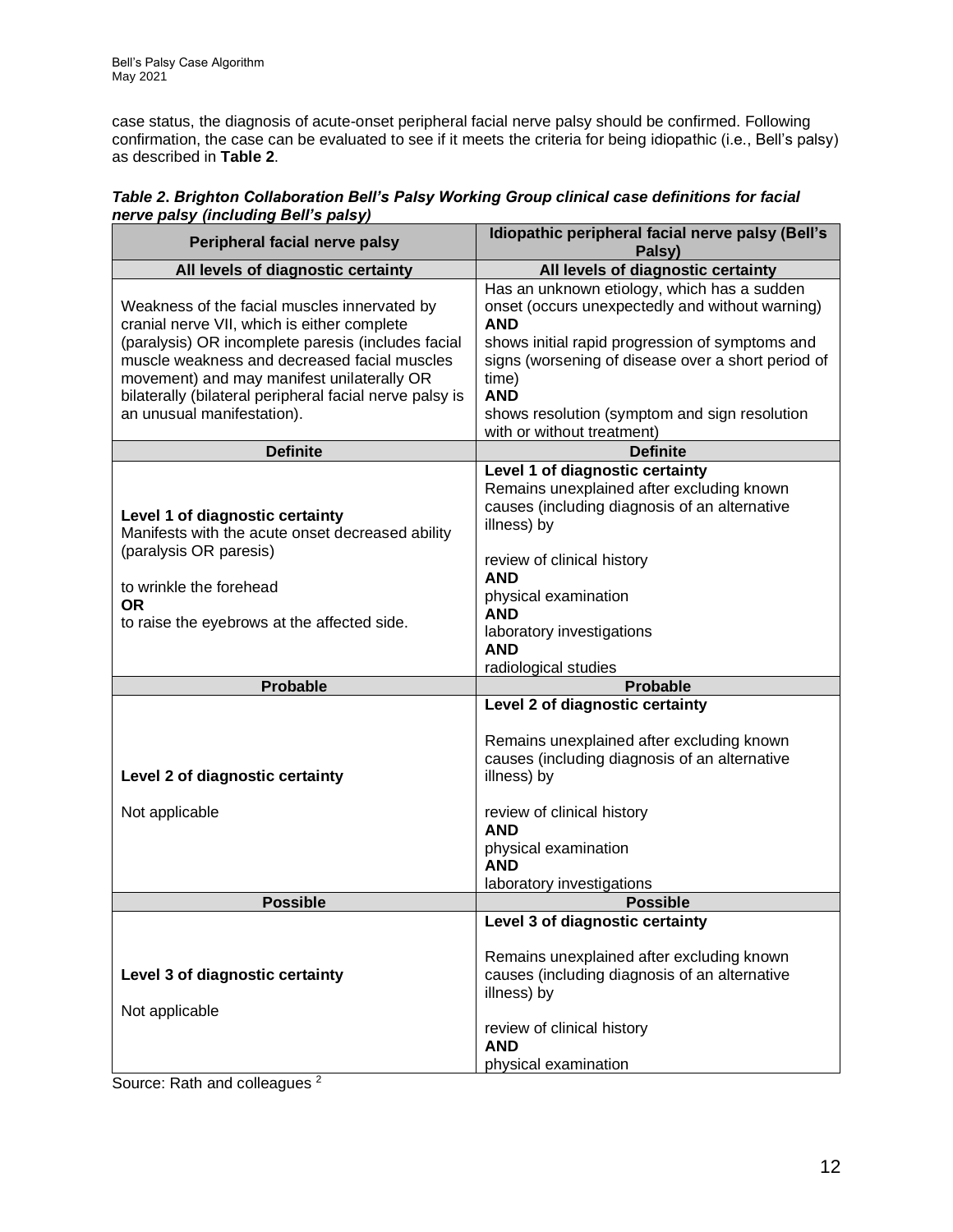# <span id="page-12-0"></span>**E Bell's Palsy Coding Algorithm**

The aim of this review was to develop an algorithm to identify cases of Bell's palsy that could be of potential interest following exposure to a biologic product. To form a comprehensive list of Bell's palsy codes for clinical consideration, all ICD codes for Bell's palsy were extracted from the articles identified in the literature review (**Appendix A**). To expand the draft code list and reflect current coding practice, ICD-10-CM diagnosis codes were generated from ICD-9-CM codes using forward-backward mapping via the Centers for Medicare and Medicaid Services (CMS) GEMs files.<sup>x</sup> The resulting G51.x codes were consistent with ICD-10 approaches observed in the literature. The draft algorithm was then reviewed by clinical SMEs from IBM, FDA CBER, and Acumen. This approach supports alignment and comparability with past studies and reflects current coding practices.

The final algorithm is presented in **[Table 3](#page-12-2)**. This algorithm may be subject to refinements as a result of specific research questions that arise in the future. For example, recognizing that most studies focused specifically on Bell's palsy used only ICD-9-CM 351.0, the workgroup decided on a more inclusive approach that also included other and unspecified facial nerve disorders. Users seeking a more specific algorithm may want to restrict analyses to ICD-9-CM 351.0 and ICD-10-CM G51.0. Annual counts of patients with specific diagnosis codes are provided in **Appendix B**.

Specific decisions and assumptions related to construction of the algorithm are summarized in **Section F**. Overall, the clinical SMEs recommended the inclusion of additional codes or exclusion of codes from the expanded draft code list based on clinical relevance and optimizing the balance between specificity and sensitivity. A list of excluded codes is provided in **Appendix C**. These codes were ultimately determined by the clinical SMEs to be too general and could potentially increase the risk of misclassification. As such, while they were not applied as exclusion criteria, the codes in **Appendix C** were left out of the algorithm options to identify cases of Bell's palsy.

The proposed algorithm may be summarized as follows:

**1. INCLUDE: ANY** ("either–or") of the codes listed below, regardless of health care setting or coding position (only one code required).

| Code  | <b>Description</b>                    | <b>Code Category</b> | <b>Code Type</b> |
|-------|---------------------------------------|----------------------|------------------|
| 351.0 | Bell's palsy                          | DX                   |                  |
| 351.8 | Other facial nerve disorders          | DX                   |                  |
| 351.9 | Facial nerve disorder, unspecified    | DX                   |                  |
| G51.0 | Bell's palsy                          | DX                   | 10               |
| G51.8 | Other disorders of facial nerve       | DX                   | 10               |
| G51.9 | Disorder of facial nerve, unspecified | nх                   | 10               |

#### <span id="page-12-2"></span>*Table 3. Facial nerve palsy algorithm.*

Abbreviations: DX, Diagnosis

#### <span id="page-12-1"></span>**F Assumptions and Decisions**

The algorithm presented above was reviewed internally and with CBER stakeholders and partners. Decisions and assumptions relevant to the algorithm are listed below. Some of the decisions made may be modified depending on the study research question.

<sup>x</sup> Additional information about GEMs and the methodology for forward and backward mapping can be found at Centers for Medicaid and Medicare Services. (2017). 2018 ICD-10-CM and GEMs. Available at https://www.cms.gov/Medicare/Coding/ICD10/2018-ICD-10-CM-and-GEMs. Researchers used the following website to map ICD-9-CM codes to ICD-10-CM[: https://www.icd10data.com.](https://www.icd10data.com/)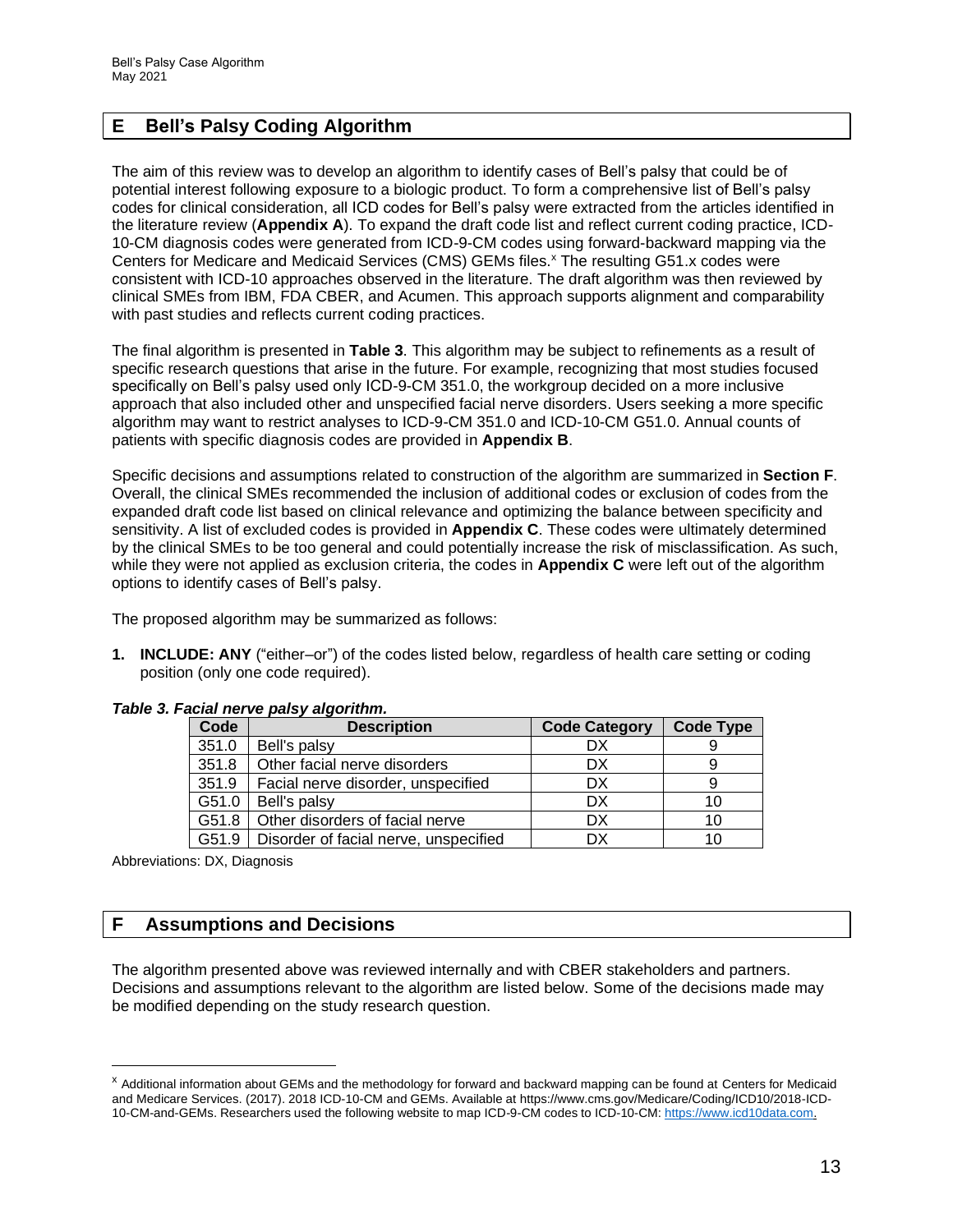- The algorithm is intended to identify Bell's palsy events likely following exposure to a biologic and has excluded codes which are unlikely to be related or are too general.
- To be inclusive, codes for other or unspecified facial nerve disorders were included: ICD-9-CM 351.8, and 351.9; ICD-10-CM G51.8, and G51.9. Users prioritizing specificity may want to exclude these codes, and only use those specific to Bell's palsy (ICD-9-CM 351.0; ICD-10-CM G51.0).
- Risk windows used to determine the association of Bell's palsy with a particular exposure should be determined on the basis of the particular research question and exposure of interest, though previous studies of vaccine safety have used risk windows of 1–14 days $6,13,17,18$ , 0–42 days $16$  or 1–42 days. 6,13,17,18
- To define an incident occurrence, a "washout period" should be considered in the future, wherein individuals would be excluded from the study if they had a Bell's palsy event within a certain time period (e.g., six months) prior to the exposure of interest.

## <span id="page-13-0"></span>**G Algorithm Characterization**

### <span id="page-13-1"></span>*G1 Methods*

To summarize the epidemiology of Bell's palsy among a commercially insured population in the U.S., the workgroup used the IBM MarketScan Research Databases (Commercial and Medicare Supplemental), accessed via the Treatment Pathways<sup>xi</sup> online analytic platform, to query and analyze the diagnostic codes included in the Bell's palsy algorithm (**[Table 3](#page-12-2)**). To gather the broadest range of cases to support a descriptive analysis, the analyses presented herein did not require exposure to a biologic product or restrict the query cohort based on the diagnosis position. It is recommended that the proposed algorithm undergo a validation study prior to use, though future analytical studies should also tailor the algorithm specifications according to the study question of interest.

The figures presented below have been drawn from a large patient dataset during the study period of January 1, 2014–December 31, 2018. For all analyses, authors only queried ICD-9-CM codes for January 1, 2014–September 30, 2015 and ICD-10-CM codes for October 1, 2015–December 31, 2018. This was done out of recognition of the transition to ICD-10-CM on October 1, 2015 and an effort to exclude codes that were reported in error.

Counts of individual patients that had a diagnosis code related to Bell's palsy within a given calendar year, rather than counts of Bell's palsy codes, were presented. As such, counts relate to the first diagnosed Bell's palsy event for an individual during a given query period (e.g., January 1–December 31, 2014), and individuals could only be counted once per query period. Since we did not estimate the incidence of Bell's palsy in the study population, no washout period was applied.

Individuals had to be continuously enrolled in any enrollment category to be included in the analysis for a particular year. For example, patients had to be continuously enrolled from January 1 to December 31, 2014, to be included in the "2014" dataset. Age is calculated in Treatment Pathways as if each individual was born on July 1 of their given year of birth. Out of concern that the minimum continuous enrollment requirement could impact the inclusion of infants (i.e., those under one year old), this population group has been left out of two charts that depict the proportions of individuals with Bell's palsy by age. Infants under one year of age were not excluded from queries of the absolute number of patients receiving a Bell's palsy diagnosis.

xi IBM MarketScan Research. Insight for Better Healthcare.<https://marketscan.truvenhealth.com/marketscanportal/Portal.aspx>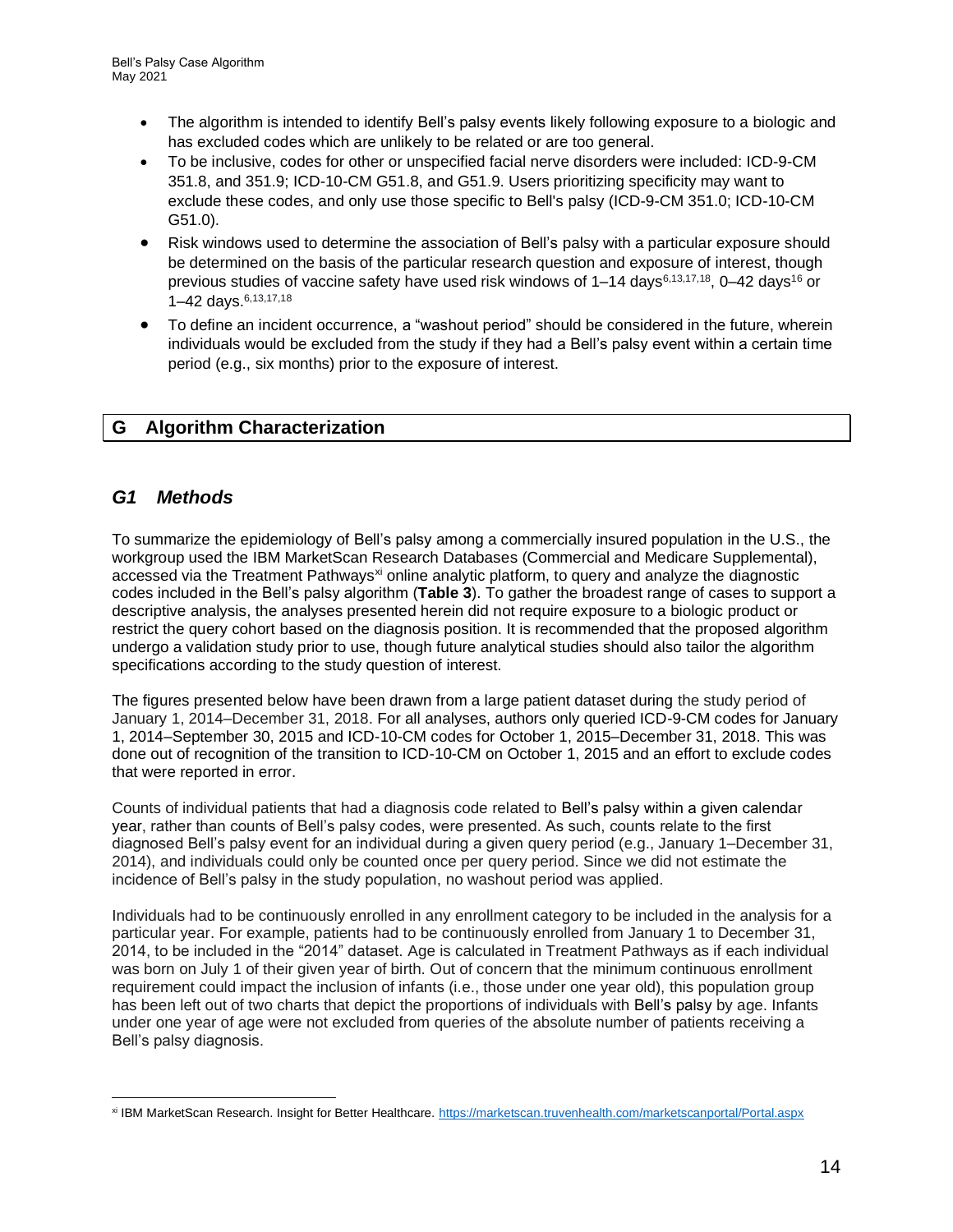Age- and gender-specific data on MarketScan Research Databases enrollment and counts of individuals receiving a diagnostic code for Bell's palsy were extracted. Code-specific queries and results described in **Section E** are summarized in **Appendix B**. In addition to the code-specific queries, the authors executed queries that aggregated all ICD-9-CM codes, all ICD-10-CM codes, and all codes (ICD-9-CM and ICD-10- CM) for Bell's palsy.

# <span id="page-14-0"></span>*G2 Results*

Of the codes included in the Bell's palsy algorithm, codes for Bell's palsy (ICD-9-CM 351.0 and ICD-10- CM G51.0) were the most frequently used during the study period (**Appendix B**). Of those receiving at least one Bell's palsy diagnosis between 2014 and 2018 (n=112,546), 35.2% (n=39,610) and 50.5% (n=56,879) had at least one ICD-9-CM 351 and ICD-10-CM G51.0 code, respectively.

**[Table 4](#page-14-1)** provides a summary of aggregate counts for ICD-9-CM and ICD-10-CM codes, suggesting that approximately 1.0–1.2 individuals per 1,000 individuals included in the MarketScan Research Databases received a code associated with Bell's palsy each year. Among a cohort of 46,153,898 patients that combined those continuously enrolled for at least one calendar year between January 1, 2014 and December 31, 2018, 112,546 individuals (0.24%) had at least one ICD-9-CM or ICD-10-CM diagnosis code for Bell's palsy.

|                                                                                           | Year       |                   |            |            |            |  |
|-------------------------------------------------------------------------------------------|------------|-------------------|------------|------------|------------|--|
| <b>Code/ Description</b>                                                                  | 2014       | 2015 <sup>a</sup> | 2016       | 2017       | 2018       |  |
| ICD-9-CM                                                                                  | 34,637     | 21,939            |            |            |            |  |
| ICD-10-CM                                                                                 |            | 8,038             | 22,911     | 20,086     | 19,344     |  |
| ICD-9-CM OR ICD-10-CM                                                                     | 34,637     | 27,007            | 22,911     | 20,086     | 19,344     |  |
| MarketScan Research<br>Databases Enrollment                                               | 28,407,959 | 22,117,235        | 21,616,291 | 19,563,847 | 19,371,891 |  |
| Proportion of Patients with<br>Bell's palsy per 1,000<br>Enrolled Population <sup>b</sup> | 1.2        | 1.2               | 1.1        | 1.0        | 1.0        |  |

#### <span id="page-14-1"></span>*Table 4. Counts of patients with Bell's palsy by code set and year.*

Abbreviations: ICD-9-CM, International Classification of Diseases, Ninth Revision, Clinical Modification; ICD-10-CM, International Classification of Diseases, Tenth Revision, Clinical Modification.

<sup>a</sup> In 2015, queries combining ICD-9-CM and ICD-10-CM codes returned lower patient counts than when codes were queried individually. This is because of cases in which both ICD-9-CM and ICD-10-CM codes were reported for the same individual, in the January–September and October–December timeframe, respectively.

b Proportions were calculated using the counts in the "ICD-9-CM OR ICD-10-CM" row.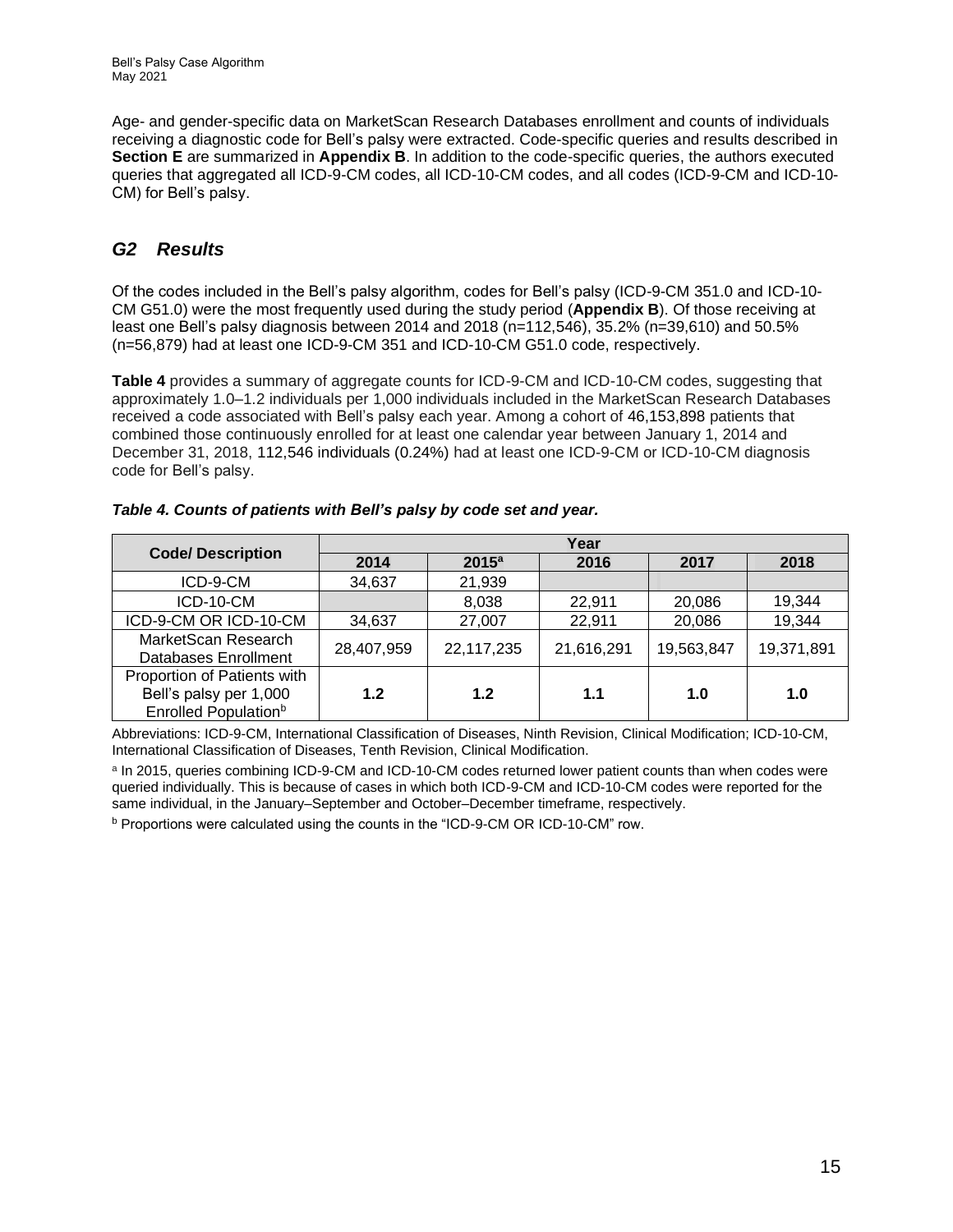The workgroup assessed whether the 2015 transition to ICD-10-CM and any associated changes in coding practices resulted in notable shifts in the overall frequency of Bell's palsy reporting. **[Figure 1](#page-15-0)** illustrates the proportion of the enrolled population with a diagnosis related to Bell's palsy and suggests that the transition did not result in a substantial change to the proportion of individuals receiving a Bell's palsy diagnosis. However, the proportion of patients receiving a Bell's palsy diagnosis gradually decreased between 2016 and 2018. This decrease may be attributable in part to changes in the coding process following the transition from ICD-9-CM to ICD-10-CM codes. Independent analyses also indicated a decrease in the proportion of patients receiving a diagnosis for acute bronchitis, COPD, acute respiratory distress syndrome, and pneumonia for the same period. Therefore, this decrease may also be due to incomplete data capture in the MarketScan Research Databases for the recent years (2016– 2018).



<span id="page-15-0"></span>*Figure 1. Proportion of patients with Bell's palsy, by year (2014–2018).*

Note: In 2015, a patient could receive both an ICD-9-CM and an ICD-10-CM diagnosis, in the January–September and October–December timeframe, respectively.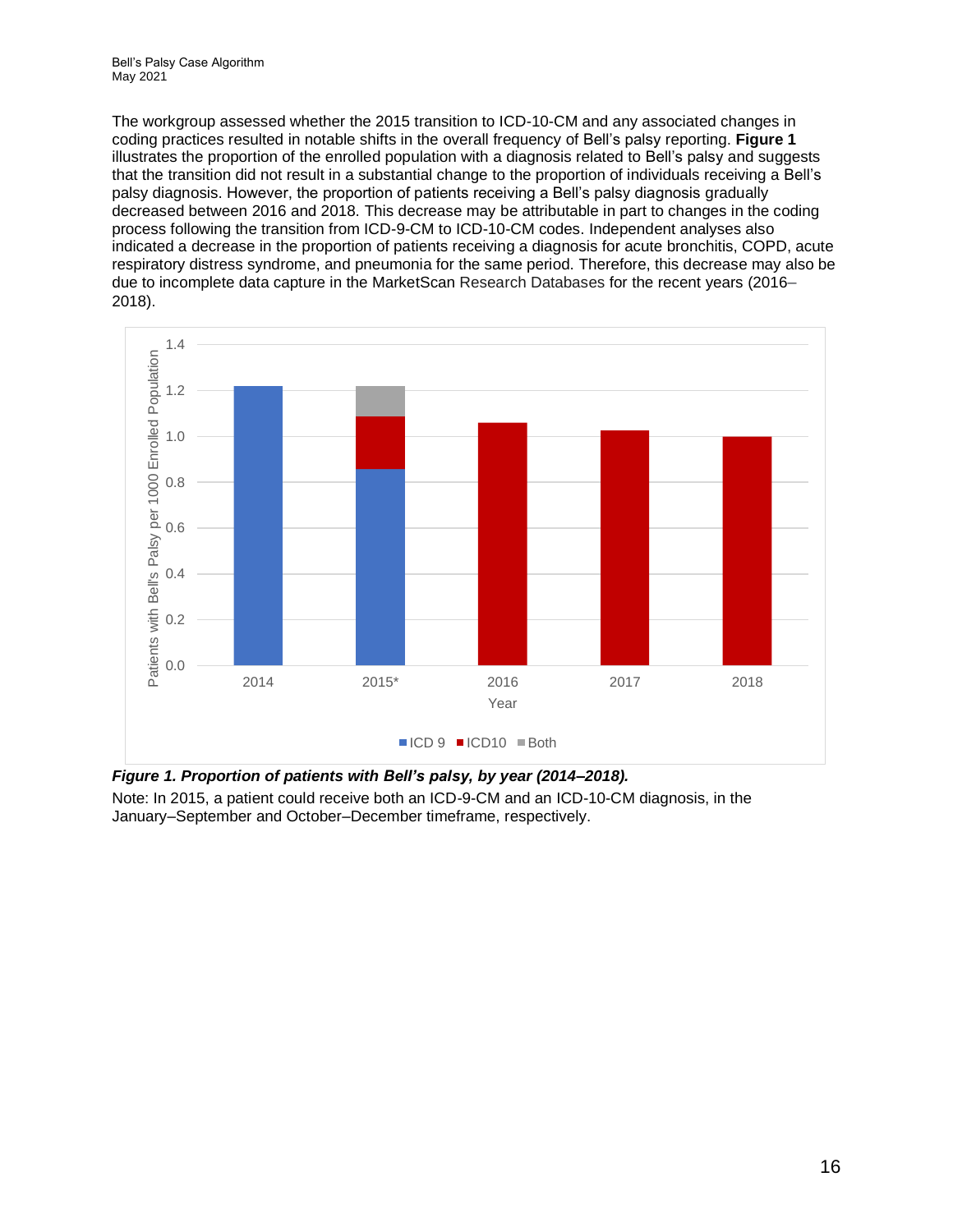**[Figure 2](#page-16-0)** presents counts of patients with a Bell's palsy diagnosis (defined inclusively using ICD-9-CM 351.0, 351.8 and 351.9), stratified by age group. Counts were calculated for the timeframe of January 1, 2014 to September 30, 2015 among the cohort of 33,216,843 patients who were continuously enrolled for at least one calendar year between January 1, 2014 and December 31, 2015. There were 54,311 (0.16%) with at least one diagnosis for Bell's palsy during this period, with an average age at first diagnosis of 49 years.



<span id="page-16-0"></span>*Figure 2. Patients with at least one diagnosis code for Bell's palsy (ICD-9-CM), January 1, 2014– September 30, 2015, stratified by age.*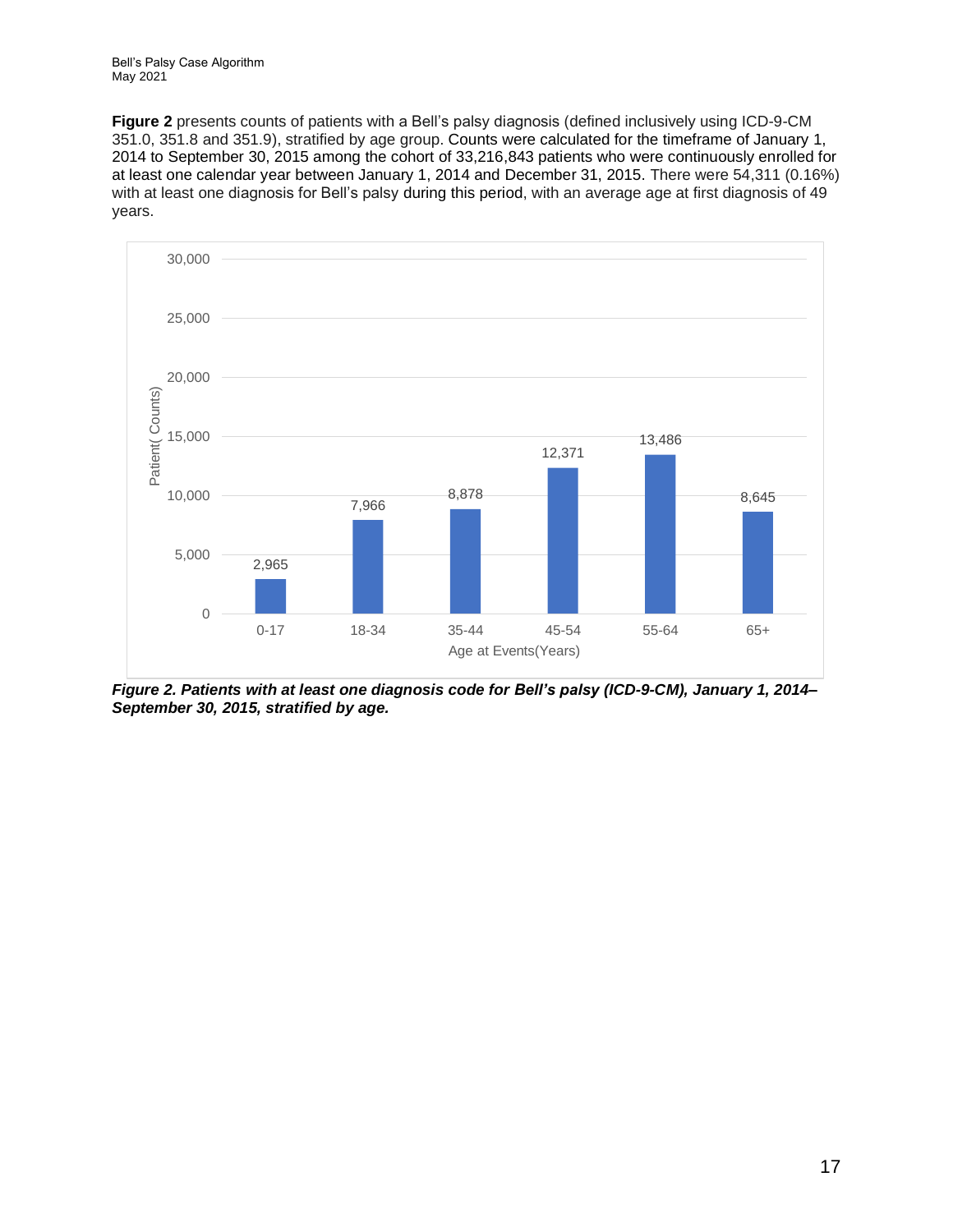Bell's Palsy Case Algorithm May 2021

**[Figure 3](#page-17-0)** presents counts of patients with Bell's palsy (defined by ICD-10-CM codes listed in **Table 3)** stratified by age group. Counts were drawn from a cohort of 35,337,738 patients who were continuously enrolled for at least one calendar year between October 1, 2015 and December 31, 2018 (i.e., January 1– December 31 for at least one of 2015, 2016, 2017, or 2018). Among 64,911 individuals (0.18%) with at least one diagnosis for Bell's palsy during this time period, the average age at first diagnosis was 48 years.



<span id="page-17-0"></span>*Figure 3. Patients with at least one diagnosis code for Bell's palsy (ICD-10-CM), October 1, 2015– December 31, 2018, stratified by age.*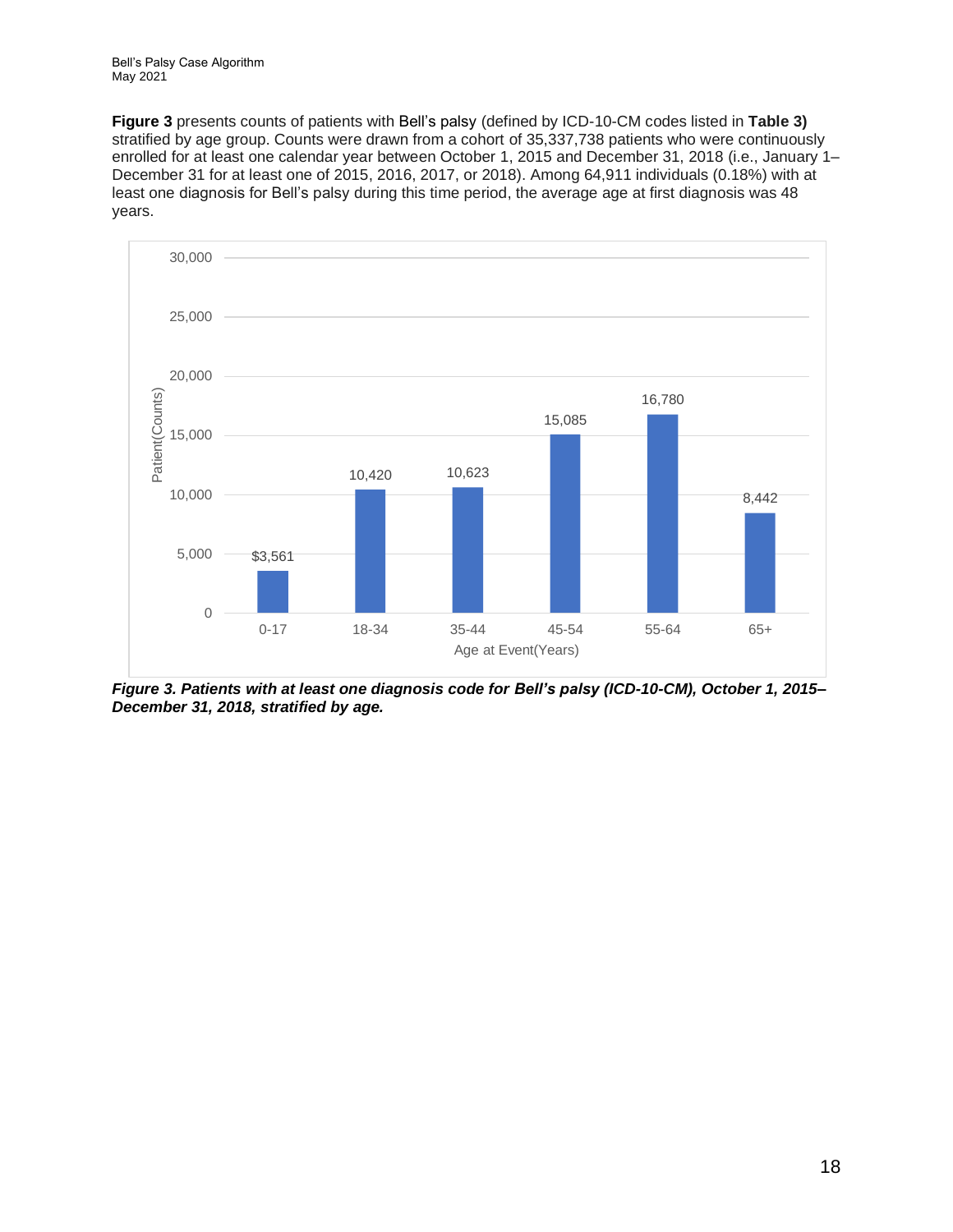Bell's Palsy Case Algorithm May 2021

**[Figure 4](#page-18-0)** presents counts of patients with either an ICD-9-CM or ICD-10-CM code for Bell's palsy among a cohort of 46,153,898 individuals who were continuously enrolled for at least one calendar year between 2014 and 2018. Among 112,546 (0.24%) who received a diagnosis code for Bell's palsy between January 1, 2014, and December 31, 2018, the average age at first diagnosis was 48 years. Absolute patient counts were highest in the age group of 55-64 years, with the lowest absolute counts in the 0-17 age group. The absolute counts for age group 65+ are lower partly due to fewer enrollment into commercial insurance and incomplete claims ascertainment from Medicare supplemental among this group.



<span id="page-18-0"></span>*Figure 4. Patients with at least one diagnosis code for Bell's palsy (ICD-9-CM or ICD-10-CM), January 1, 2014–December 31, 2018, stratified by age.*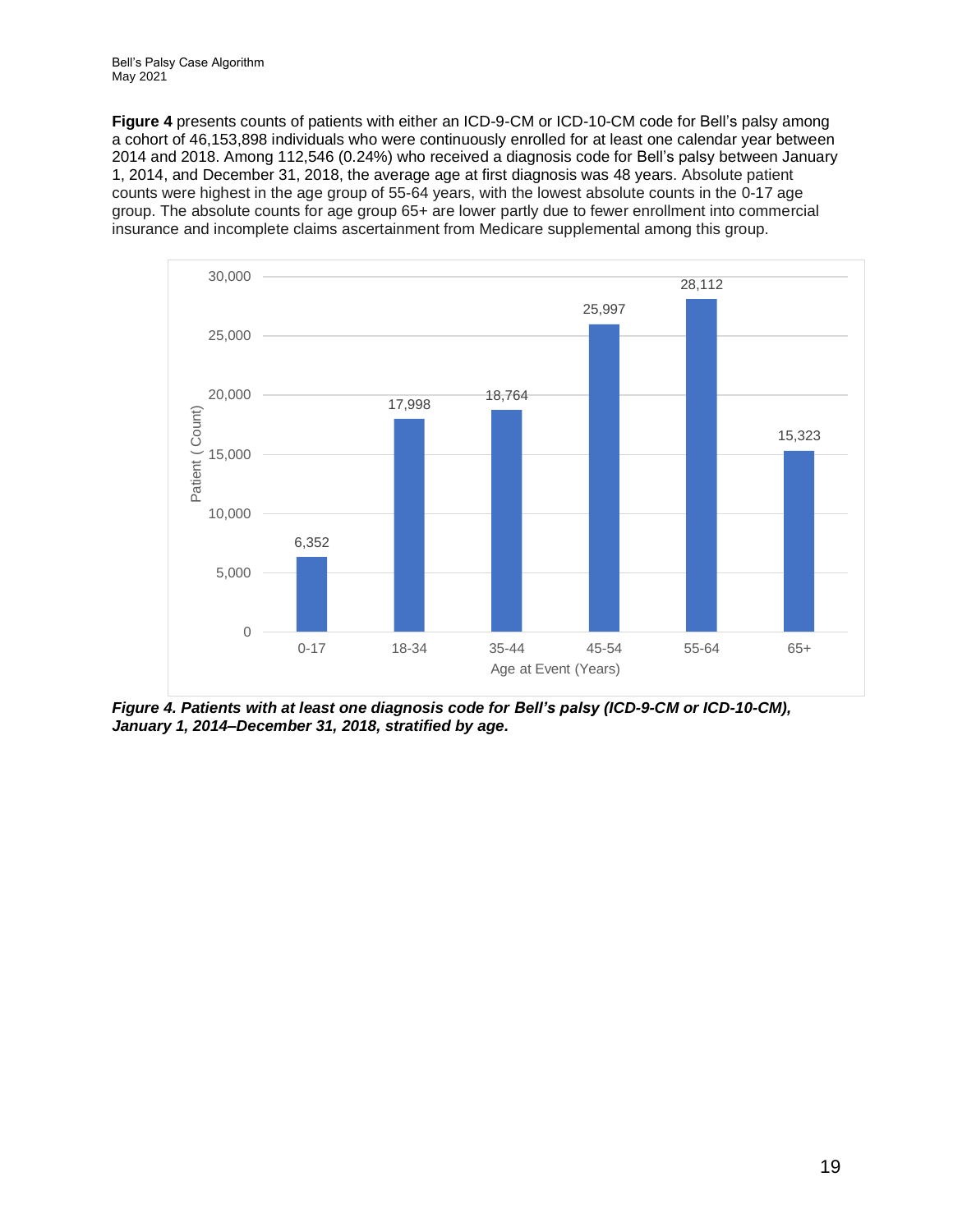**[Figure 5](#page-19-0)** summarizes the proportion of the population aged 1-85+ years with at least one ICD-9-CM or ICD-10-CM code for Bell's palsy (per 1,000 population enrolled in the MarketScan Research Databases) between January 1, 2014, and December 31, 2018, by age and gender. Patients 85 years or older were grouped to minimize the effect of unstable estimates due to the smaller enrolled population sizes available in this age range in the commercially insured population. The 46 million-patient cohort was used for this analysis and individuals were required to be enrolled for at least one calendar year between 2014 and 2018 but were not required to be enrolled for the full five-year period to be included in the calculations. The results suggest that the proportion of patients with Bell's palsy increases with age. At 65 years, the proportion of individuals experiencing Bell's palsy decreases sharply, though this may be due to shifts in enrollment as individuals move off from their commercial insurance plans, and proportions begin to increase again at 66 years of age. In addition, the results indicate that the proportion of patients with Bell's palsy is distributed evenly between boys and girls, though a consistently higher proportion was observed in adult women 20–60 years old relative to men of the same age.



<span id="page-19-0"></span>*Figure 5. Proportion of patients (1-85+)\* with at least one diagnosis code for Bell's palsy (ICD-9- CM or ICD-10-CM) per 1,000 population, by age and gender (January 1, 2014–December 31, 2018).*

Out of concern that the minimum continuous enrollment requirement could impact the inclusion of infants (i.e., those under 1 year old), the proportion of those under 1-year old experiencing Bell's palsy is excluded from the chart.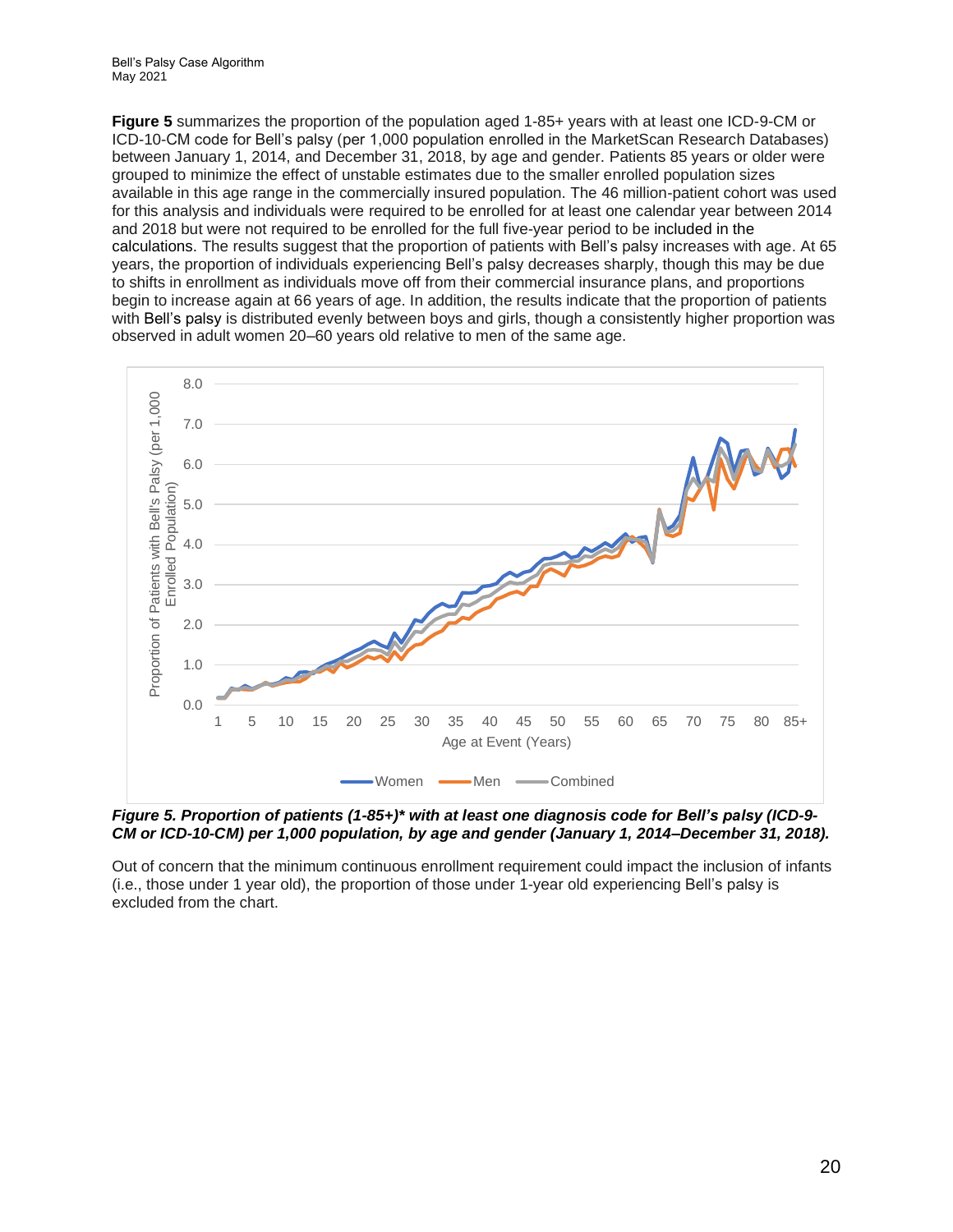The workgroup also assessed whether there was notable variation in the proportion of patients with Bell's palsy by calendar year of diagnosis. **[Figure 6](#page-20-0)** presents the annual proportions of patients with a diagnosis code for Bell's palsy for ages 1–85+ years. Results suggest that proportions were fairly consistent across calendar years though lower proportions were observed for 2018. It should be noted that the proportions presented in **[Figure 6](#page-20-0)** are lower than those in **[Figure 5](#page-19-0)**, where Bell's palsy encounters were queried for the entire 2014–2018 period instead of for a single year.



<span id="page-20-0"></span>*Figure 6. Proportion of patients (1-85+)\* with at least one diagnosis code for Bell's palsy (ICD-9- CM or ICD-10-CM) per 1,000 population, by age and calendar year (January 1, 2014–December 31, 2018).*

Out of concern that the minimum continuous enrollment requirement could impact the inclusion of infants (i.e., those under 1-year old), the proportion of those under 1-year old experiencing Bell's palsy is excluded from the chart.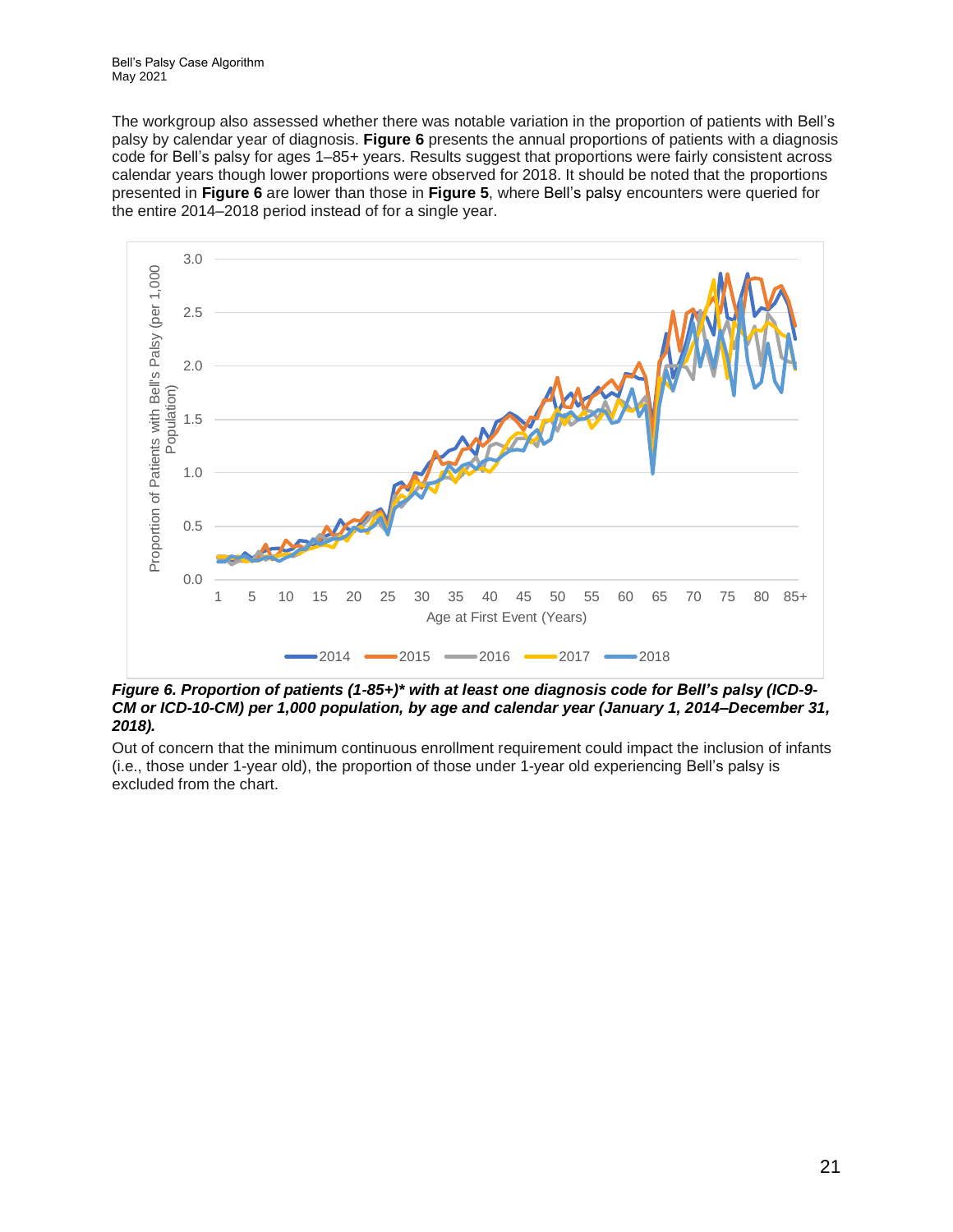Analyses were also conducted to test whether there was a temporal association in the occurrence or reporting of Bell's palsy according to the time of the year, possibly as a result of an association with weather patterns or vaccination schedules. To test this, enrollment and Bell's palsy encounter data for January 1–June 30 and July 1–December 31 were queried for each year. As presented in **[Table 5](#page-21-0)** and **Figure 7**, except for 2016 — which demonstrated a higher proportion of Bell's palsy in the first half of the year compared to the second — there did not appear to be a substantial difference in the proportion of patients experiencing Bell's palsy during the first and second halves of the calendar year.

<span id="page-21-0"></span>*Table 5. Counts and proportions of patients experiencing Bell's palsy\*, defined by ICD-9-CM and ICD-10-CM codes, stratified by time of year (2014–2018).*

| <b>Description</b>                               | <b>Calendar Year</b> |            |            |            |            |
|--------------------------------------------------|----------------------|------------|------------|------------|------------|
|                                                  | 2014                 | 2015       | 2016       | 2017       | 2018       |
| January-June patient count                       | 20,889               | 17,017     | 14,075     | 12,266     | 11,865     |
| July-December patient count                      | 22,036               | 16,492     | 12,223     | 12,305     | 12,062     |
| January-June enrollment                          | 31,110,014           | 24,094,695 | 23,531,649 | 21,406,675 | 21,225,754 |
| July-December enrollment                         | 30,867,380           | 23,759,879 | 23,759,879 | 20,866,148 | 20,866,232 |
| January-June proportion<br>(per 1,000 enrolled)  | 0.67                 | 0.71       | 0.60       | 0.57       | 0.56       |
| July-December proportion<br>(per 1,000 enrolled) | 0.71                 | 0.69       | 0.51       | 0.59       | 0.58       |

\* The sum of the proportions presented here exceeds those presented for full calendar years. This is because a patient can be counted in both time periods when queries are run separately, whereas they would only be counted once when the query spans the full year.



<span id="page-21-1"></span>*Figure 7. Proportion of patients with at least one diagnosis code for Bell's palsy (ICD-9-CM or ICD-10-CM), stratified by time of year (2014–2018).*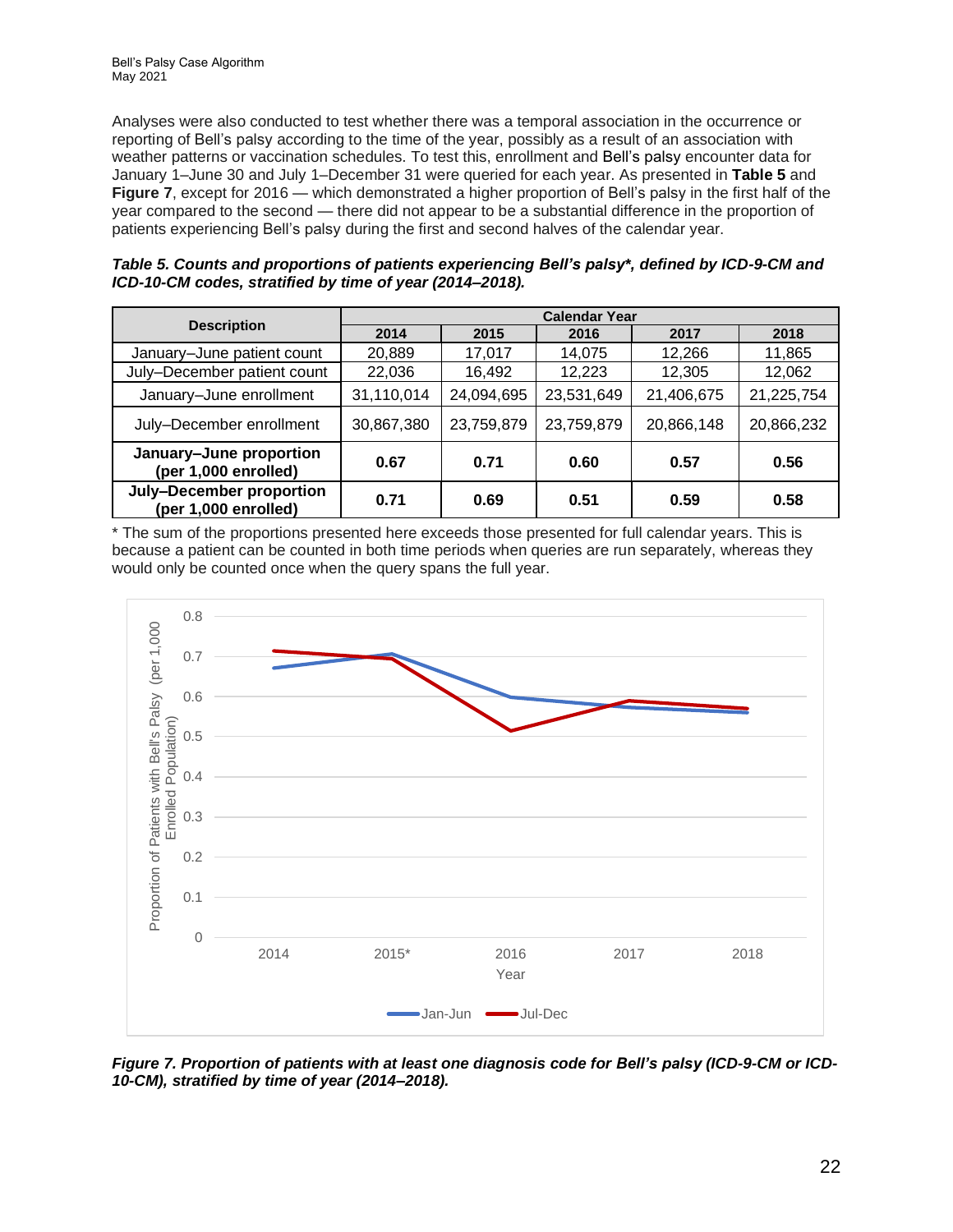## <span id="page-22-0"></span>**H Discussion and Conclusion**

The objective of this structured review was to understand and assess the validity of electronic coding algorithms for identifying Bell's palsy from administrative claims and EHRs using billing codes. Among the 15 publications identified, two U.S. studies<sup>6,14</sup> and one Canadian study<sup>10</sup> reported validation of Bell's palsy algorithms in medical records (EHR-, paper- and EMR-based) using an ICD-9-CM algorithm to identify cases of Bell's palsy. No studies were identified that reported on diagnostic accuracy associated with administrative claims-based algorithms for Bell's palsy in the U.S. population. Although a limited number of studies with performance measures for Bell's palsy algorithms identified in EHRs were reported in the literature, the results from validation studies suggest that the ICD-9-CM codes 351.0 and 351.x have a high PPV of 84 and 90%, respectively. In addition, four U.S. epidemiologic studies were identified that applied ICD-9-CM 351.0 to identify Bell's palsy cases in claims or medical records. These findings — in combination with ICD-10 codes identified from five international studies — were used to develop an updated algorithm that was refined through consultation with clinical SMEs.

The algorithm was then applied in the MarketScan Research Databases, accessed via the Treatment Pathways analytic tool, to test the feasibility of algorithm use and conduct some initial analyses describing the epidemiology of Bell's palsy in a U.S. database of commercially insured patients. Findings suggest that 1.0–1.2 individuals per 1,000 population had at least one Bell's palsy diagnosis code per year between 2014 and 2018. This result is much higher than the annual incidence of Bell's palsy reported in the literature, which ranges between 0.13 and 0.53 individuals per 1,000 population.<sup>2,4,23</sup> An older study population, which are at a greater risk of developing Bell's palsy, may have contributed to the higher proportion observed in the MarketScan Research Databases. The average age at first diagnosis during the query period was 48 years old, which is older than a median age at onset of 40 years reported in the literature.<sup>23</sup> In addition, unmeasured risk factors (e.g., diabetes, obesity, and hypertension) and differences in the methodology for the cited literature (e.g., non-U.S., small study population, older data, peripheral facial nerve palsy etiology) may have also contributed to the higher proportions observed.

The proportion of patients experiencing Bell's palsy was higher among adult women (20–60 years old) relative to their male counterparts, though the absolute difference was small (less than one patient per 1,000). Several studies6,14,15,18,20 have also suggested that the incidence of Bell's palsy is higher in women and increases with age, consistent with findings presented in **[Figure 5](#page-19-0)**. Except for 2016, the proportion of patients receiving a Bell's palsy diagnosis did not vary substantially between the first and second half of the year (**Figure 7**). The evidence for an association between season and Bell's palsy is inconsistent. Some studies have reported a higher incidence of Bell's palsy in colder months (November–March) compared to warmer months (May–September)<sup>15,24</sup> whereas, others have reported no difference in the seasonal distribution of Bell's palsy incidence.<sup>25</sup> Future analyses of the MarketScan Research databases could consider whether seasons and specific months are associated with peaks in Bell's palsy.

Strengths of this study are the development of a Bell's palsy algorithm for ICD-9-CM and ICD-10-CM codes based on a structured review of the literature and active engagement with clinical SMEs. To assess the plausibility of the algorithm, it was applied in a large administrative claims database to characterize Bell's palsy in the commercially insured U.S. population and generate descriptive statistics. The study also has limitations that should be considered when interpreting findings. First, a limited number of Bell's palsy validation studies were identified in the literature. The available studies did report strong performance measures in EHR/EMR databases. However, the external validity of these results is limited as algorithm performance is likely to vary in other systems due to differences in population characteristics and prevalence of Bell's palsy. As such, the performance of the Bell's palsy algorithm proposed herein remain unknown. The workgroup sought to optimize algorithm sensitivity by making the algorithm more inclusive, including ICD-9-CM and ICD-10-CM codes for facial nerve disorders (ICD-9-CM 351.8, 351.9; ICD-10-CM G51.8, G51.9) that could reasonably be associated with exposure to biologics. However, users seeking to prioritize specificity may want to exclude these codes and only use those specific to Bell's palsy (ICD-9-CM 351.0; ICD-10-CM G51.0). The analyses conducted in the MarketScan Research Databases should be viewed as exploratory and generalizable to the U.S. population that is commercially insured, and additional studies among populations with different insurance coverage would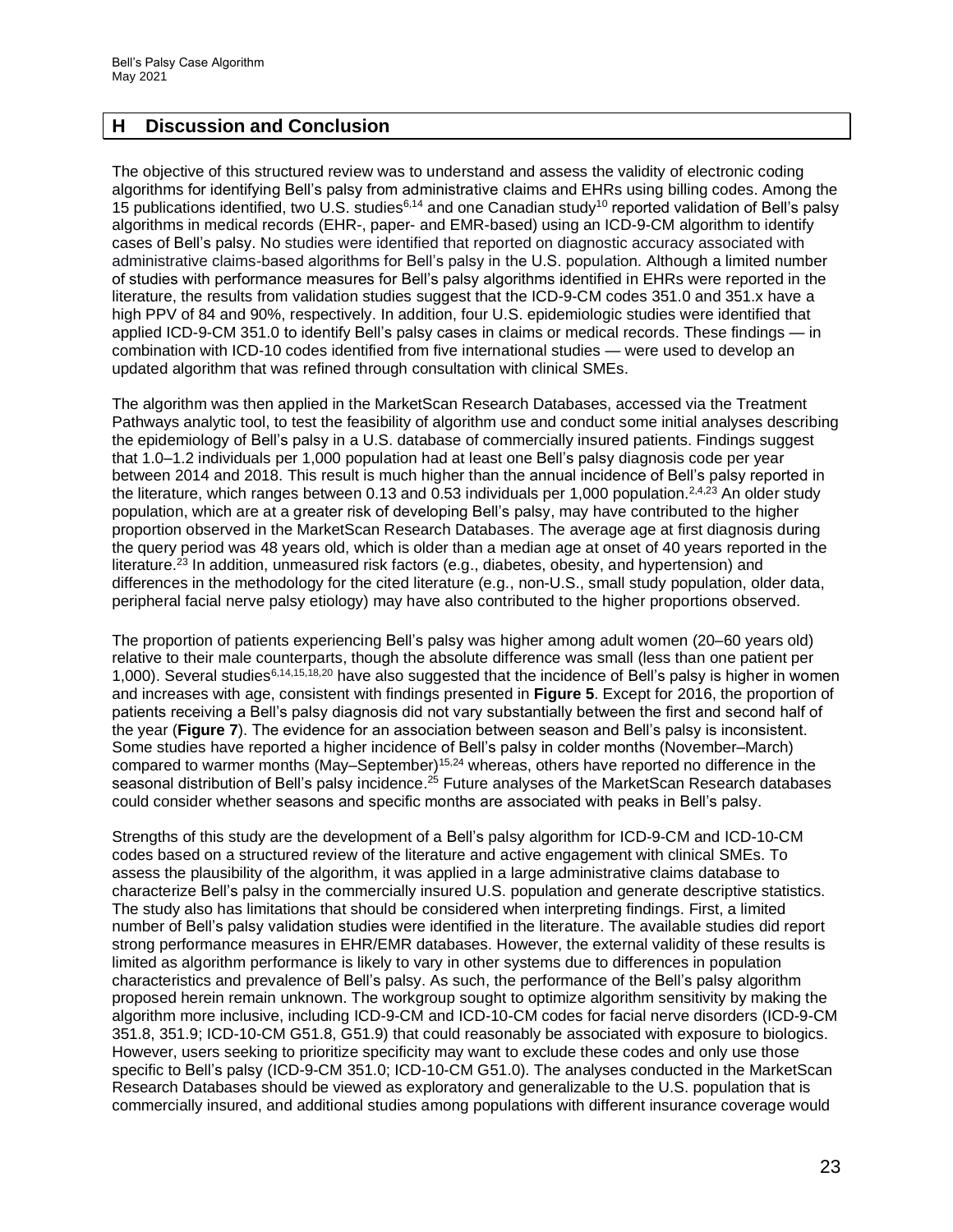be required to validate the results and observations stemming from these queries. Besides a code list, health care settings, diagnosis positions, and/or a time window need be defined to identify potential cases in administrative databases.

#### <span id="page-23-0"></span>**I Acknowledgements**

Development of the Bell's palsy algorithm and report benefitted from significant engagement with the FDA CBER team members and their partners. We thank them for their contributions and feedback. Additional feedback on the proposed algorithm and draft report was provided by IBM Watson Health, Acumen (Laurie Feinberg, Nirmal Choradia), and Epi Excellence LLC.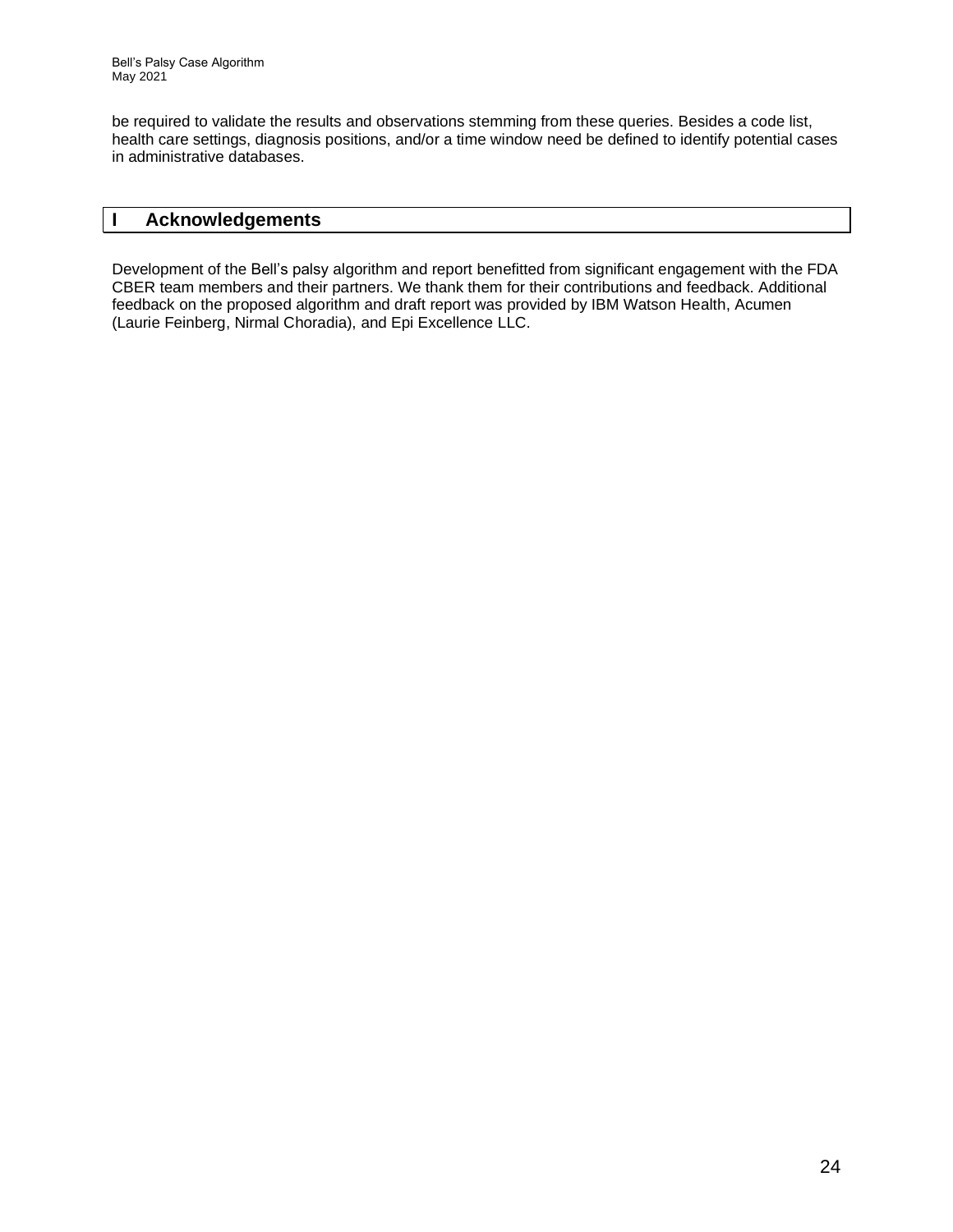<span id="page-24-0"></span>

| J   | <b>References</b>                                                                                                                                                                                                                                                                                                        |
|-----|--------------------------------------------------------------------------------------------------------------------------------------------------------------------------------------------------------------------------------------------------------------------------------------------------------------------------|
| 1.  | Newadkar UR, Chaudhari, L., Khalekar, Y. K. Facial Palsy, a Disorder Belonging to Influential<br>Neurological Dynasty: Review of Literature. N Am J Med Sci. Jul 2016;8(7):263-267.                                                                                                                                      |
| 2.  | Rath B, Gidudu JF, Anyoti H, et al. Facial nerve palsy including Bell's palsy: Case definitions and<br>guidelines for collection, analysis, and presentation of immunisation safety data. Vaccine. Apr 4<br>2017;35(15):1972-1983.                                                                                       |
| 3.  | Heckmann JG, Urban, P. P., Pitz, S., Guntinas-Lichius, O., Gagyor, I. The Diagnosis and<br>Treatment of Idiopathic Facial Paresis (Bell's Palsy). Dtsch Arztebl Int. Oct 11 2019;116(41):692-<br>702.                                                                                                                    |
| 4.  | Warner MJ, Hutchison, J., Varacallo, M. Bell Palsy. 2020;<br>https://www.ncbi.nlm.nih.gov/books/NBK482290/. Accessed September 12, 2020.                                                                                                                                                                                 |
| 5.  | Lee CD, Carnahan RM, McPheeters ML. A systematic review of validated methods for identifying<br>Bell's palsy using administrative or claims data. Vaccine. Dec 30 2013;31 Suppl 10:K7-11.                                                                                                                                |
| 6.  | Rowhani-Rahbar A, Baxter R, Rasgon B, et al. Epidemiologic and clinical features of Bell's palsy<br>among children in Northern California. Neuroepidemiology. 2012a;38(4):252-258.                                                                                                                                       |
| 7.  | Zhang W, Xu, L., Luo, T., Wu, F., Zhao, B., Li, X. The etiology of Bell's palsy: a review. J Neurol.<br>Jul 2020;267(7):1896-1905.                                                                                                                                                                                       |
| 8.  | Rath B, Linder T, Cornblath D, et al. All that palsies is not Bell's -the need to define Bell's palsy as<br>an adverse event following immunization. Vaccine. Dec 21 2007;26(1):1-14.                                                                                                                                    |
| 9.  | Rowhani-Rahbar A, Klein NP, Lewis N, et al. Immunization and Bell's palsy in children: a case-<br>centered analysis. Am J Epidemiol. May 1 2012b;175(9):878-885.                                                                                                                                                         |
| 10. | Bharathi R, Sullivan, F., Aliarzadeh, B., Greiver, M. Validation of Identification of Bell's palsy<br>Cases in Canadian Primary Care EMR Data-A Pilot Study. Ann Otolaryngol Rhinol.<br>2016;3(1082.).                                                                                                                   |
| 11. | Cameron R, Ahmed, S., Pollock, KG. Adverse event monitoring of the human papillomavirus<br>vaccines in Scotland. Intern Med J. 2016 2015;46:452-457.                                                                                                                                                                     |
| 12. | Clothier HJ, Lee, K. J., Sundararajan, V., Buttery, J. P., Crawford, N. W. Human papillomavirus<br>vaccine in boys: background rates of potential adverse events. Med J Aust. Jun 3<br>2013;198(10):554-558.                                                                                                             |
| 13. | Huang WT, Huang, W. I., Huang, Y. W., Hsu, C. W., Chuang, J. H. The reporting completeness<br>of a passive safety surveillance system for pandemic (H1N1) 2009 vaccines: a capture-recapture<br>analysis. Vaccine. Mar 9 2012;30(12):2168-2172.                                                                          |
| 14. | Brandenburg NA, Annegers, J. F. Incidence and risk factors for Bell's palsy in Laredo, Texas:<br>1974-1982. Neuroepidemiology. 1993;12(6):313-325.                                                                                                                                                                       |
| 15. | Campbell KE, Brundage JF. Effects of climate, latitude, and season on the incidence of Bell's<br>palsy in the US Armed Forces, October 1997 to September 1999. Am J Epidemiol. Jul 1<br>2002;156(1):32-39.                                                                                                               |
| 16. | McCarthy NL, Gee, J., Lin, N. D., Thyagarajan, V., Pan, Y., Su, S., Turnbull, B., Chan, K. A.,<br>Weintraub, E. Evaluating the safety of influenza vaccine using a claims-based health system.<br>Vaccine. Dec 5 2013;31(50):5975-5982.                                                                                  |
| 17. | Lee GM, Greene SK, Weintraub ES, et al. H1N1 and seasonal influenza vaccine safety in the<br>vaccine safety datalink project. Am J Prev Med. Aug 2011;41(2):121-128.                                                                                                                                                     |
| 18. | Tseng HF, Liu, A., Sy, L., Marcy, S. M., Fireman, B., Weintraub, E., Baggs, J., Weinmann, S.,<br>Baxter, R., Nordin, J., Daley, M. F., Jackson, L., Jacobsen, S. J. . Safety of zoster vaccine in<br>adults from a large managed-care cohort: a Vaccine Safety Datalink study. J Intern Med. May<br>2012;271(5):510-520. |
| 19. | Drahos J, Vanwormer, J. J., Greenlee, R. T., Landgren, O., Koshiol, J. Accuracy of ICD-9-CM<br>codes in identifying infections of pneumonia and herpes simplex virus in administrative data.<br>Annals of epidemiology. May 2013;23(5):291-293.                                                                          |
| 20. | Black S, Eskola J, Siegrist CA, et al. Importance of background rates of disease in assessment of<br>vaccine safety during mass immunisation with pandemic H1N1 influenza vaccines. Lancet. Dec<br>19 2009;374(9707):2115-2122.                                                                                          |
| 21. | Persson I, Granath, F., Askling, J., Ludvigsson, J. F., Olsson, T., Feltelius, N. Risks of<br>neurological and immune-related diseases, including narcolepsy, after vaccination with                                                                                                                                     |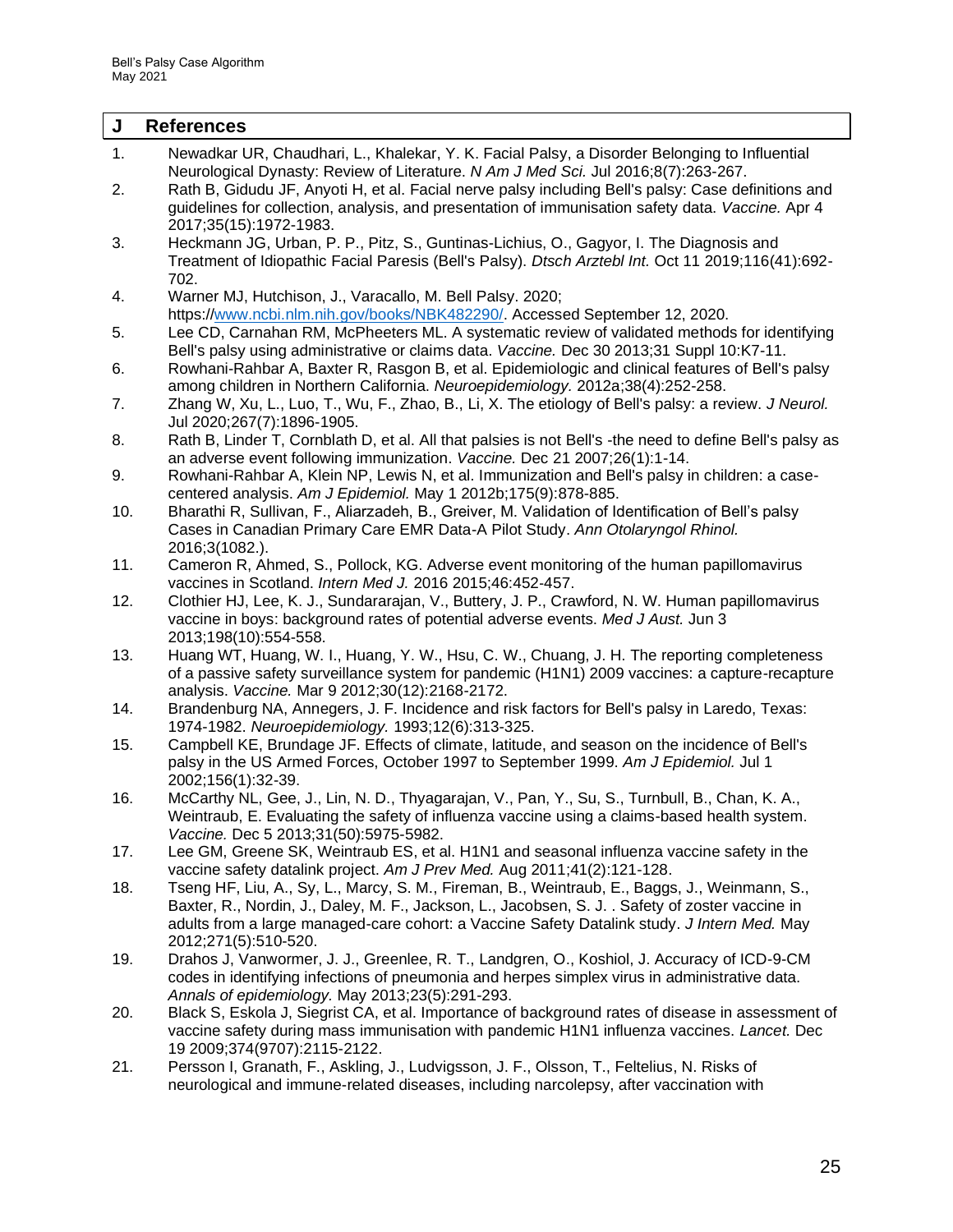Pandemrix: a population- and registry-based cohort study with over 2 years of follow-up. *J Intern Med.* Feb 2014;275(2):172-190.

- 22. Papan C, Kremp, L., Weiß, C., Petzold, A., Schroten, H., Tenenbaum, T. Infectious causes of peripheral facial nerve palsy in children-a retrospective cohort study with long-term follow-up. *Eur J Clin Microbiol Infect Dis.* Nov 2019;38(11):2177-2184.
- 23. Gilden DH. Bell's Palsy. In: Johnson RT, Griffin JW, McArthur JC, eds. *Current Therapy in Neurologic Disease (Seventh Edition)*. Philadelphia: Mosby; 2006:207-208.
- 24. De Diego JI, Prim, M. P., Madero, R., Gavilán, J. Seasonal patterns of idiopathic facial paralysis: a 16-year study. *Otolaryngology--head and neck surgery : official journal of American Academy of Otolaryngology-Head and Neck Surgery.* Feb 1999;120(2):269-271.
- 25. Narcı H, Horasanlı, B., Uğur, M. Seasonal Effects on Bell's Palsy: Four-Year Study and Review of the Literature. *Iranian Red Crescent medical journal.* Aug 2012;14(8):505-506.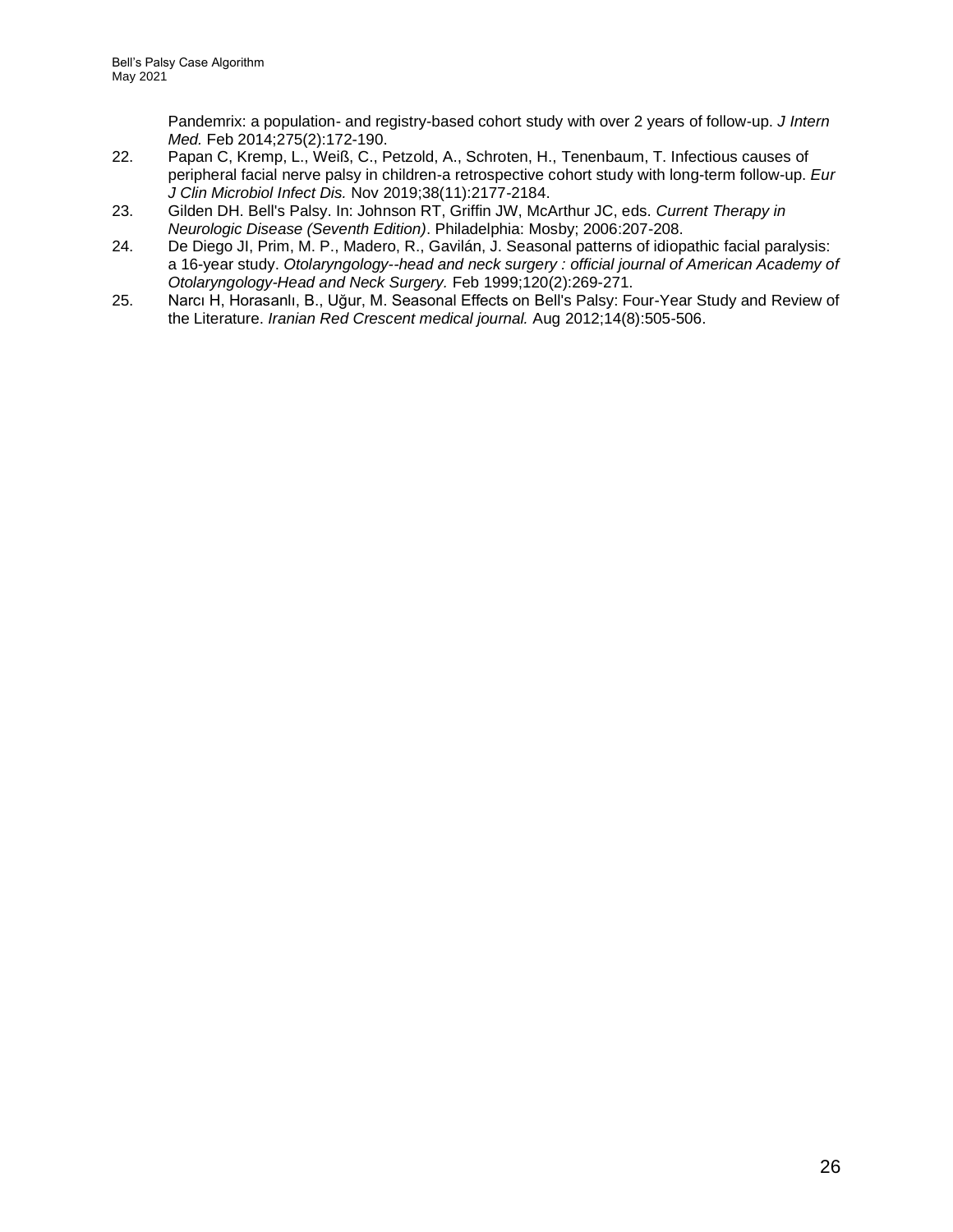#### **Appendix A. Literature Review Summary**

[Table A1](#page-26-2), below, includes a summary of the data extraction table used to extract papers of relevance to Bell's palsy algorithms. The 14 papers<sup>xii</sup> summarized in this table informed the development of the proposed Bell's palsy algorithm.

<span id="page-26-1"></span><span id="page-26-0"></span>

| <b>Citation</b>    | <b>Title</b>                                                                                                                                                     | <b>Country</b> | <b>Summary</b>                                                                                                                                   | <b>Disease Definition</b>                                       | Algorithm/Criteria                                                | <b>Validity</b>                                                                                                                                                                                    | <b>Claims/EHR/EMR-</b><br>based |
|--------------------|------------------------------------------------------------------------------------------------------------------------------------------------------------------|----------------|--------------------------------------------------------------------------------------------------------------------------------------------------|-----------------------------------------------------------------|-------------------------------------------------------------------|----------------------------------------------------------------------------------------------------------------------------------------------------------------------------------------------------|---------------------------------|
|                    |                                                                                                                                                                  |                |                                                                                                                                                  |                                                                 |                                                                   |                                                                                                                                                                                                    | <b>Algorithmxill</b>            |
| Bharathi,<br>2016  | Validation of<br>Identification of<br>Bell's palsy Cases<br>in Canadian<br>Primary Care EMR<br>Data-A Pilot Study                                                | Canada         | Used ICD-9-CM<br>351.x to identify<br>potential BP<br>cases in<br>Canada                                                                         | Medical record review was<br>used as the reference<br>standard. | ICD-9-CM 351.x or<br>Bell's Palsy as free<br>text in the database | PPV: 90%<br>(95% CI<br>$75.7 -$<br>98.1%)<br>NPV: 100%<br>(95% CI<br>$98.3 -$<br>100%)<br>Sensitivity:<br>100% (95%<br>CI 88.4-<br>100%)<br>Specificity:<br>98.6%<br>(95% CI<br>$96.1 -$<br>99.7%) | <b>EMR</b>                      |
| <b>Black, 2009</b> | Importance of<br>background rates<br>of disease in<br>assessment of<br>vaccine safety<br>during mass<br>immunisation with<br>pandemic H1N1<br>influenza vaccines | U.S.           | Used ICD-9-CM<br>351 (U.S.), ICD-<br>9 351 (UK,<br>Canada), and<br>ICD-10 G51.0<br>(Finland) to<br>identify potential<br>BP cases in the<br>U.S. | NA (no validation)                                              | ICD-9-CM 351<br>ICD-9 351<br>ICD-10 G51.0                         | NA (no<br>validation)                                                                                                                                                                              | <b>EHR</b>                      |

<span id="page-26-2"></span>*Table A1. Literature review summary table*

xii A total of 15 papers were identified as being particularly relevant. Of these 15 articles, data from Lee (2013), a review article, is not included in **Table A1**. Results from Lee (2013) are reported on a study-specific basis (i.e., Black 2009; Campbell 2002; Rowhani-Rahbar 2012a; Tseng 2012; Brandenburg 1993) in Table A1.

xiii Each publication reported on a either a claims-based (i.e., Bell's palsy codes derived from insurance reimbursement claims) or EHR-/EMR-based (i.e., Bell's palsy codes derived from administrative medical records) algorithm.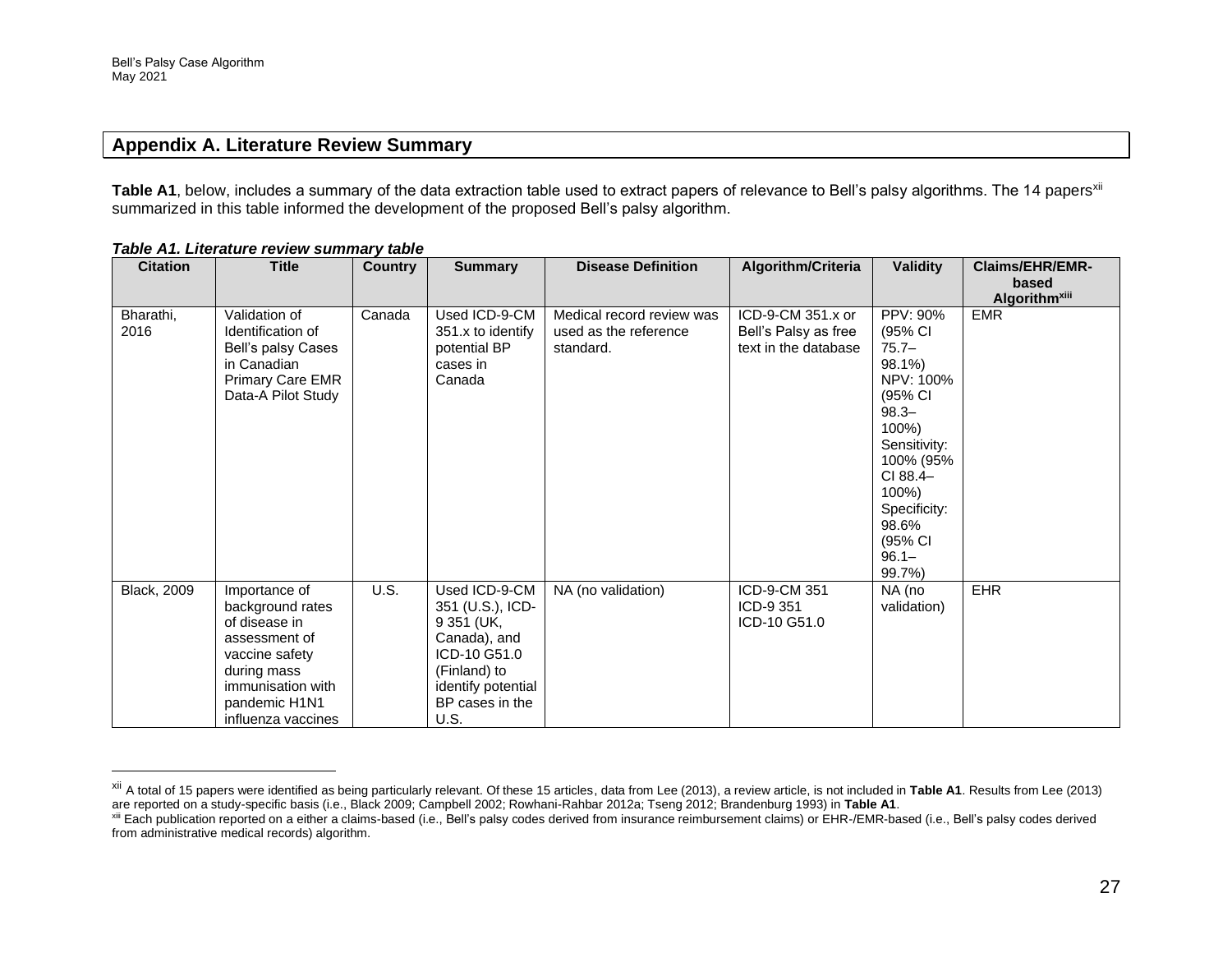| <b>Citation</b>      | <b>Title</b>                                                                                                                                               | <b>Country</b>            | <b>Summary</b>                                                                                                     | <b>Disease Definition</b>                                       | Algorithm/Criteria                                     | Validity                                                  | Claims/EHR/EMR-               |
|----------------------|------------------------------------------------------------------------------------------------------------------------------------------------------------|---------------------------|--------------------------------------------------------------------------------------------------------------------|-----------------------------------------------------------------|--------------------------------------------------------|-----------------------------------------------------------|-------------------------------|
|                      |                                                                                                                                                            |                           |                                                                                                                    |                                                                 |                                                        |                                                           | based<br><b>Algorithmxill</b> |
| Brandenburg,<br>1993 | Incidence and risk<br>factors for Bell's<br>palsy in Laredo,<br>Texas: 1974-1982                                                                           | U.S.                      | Used ICD-9-CM<br>351.x, 767.5,<br>and 053.11 and<br>H-ICDA 350 to<br>identify potential<br>BP cases in the<br>U.S. | Medical record review was<br>used as the reference<br>standard. | ICD-9-CM 351.x,<br>767.5, 053.11<br><b>H-ICDA: 350</b> | PPV: 81%<br>(95% CI<br>76-85%) for<br>facial<br>paralysis | Medical records               |
| Cameron,<br>2015     | Adverse event<br>monitoring of the<br>human<br>papillomavirus<br>vaccines in<br>Scotland                                                                   | $\overline{\mathsf{U}}$ K | Used ICD-10-<br>CM code G51.0<br>to identify<br>potential BP<br>cases in the UK                                    | NA (no validation)                                              | ICD-10-CM G51.0                                        | NA (no<br>validation)                                     | <b>EHR</b>                    |
| Campbell,<br>2002    | Effects of Climate,<br>Latitude, and<br>Season on the<br>Incidence of Bell's<br>Palsy in the US<br>Armed Forces,<br>October 1997 to<br>September 1999      | U.S.                      | Used ICD-9-CM<br>351.0 to identify<br>potential BP<br>cases in the<br>U.S.                                         | NA (no validation)                                              | ICD-9-CM 351.0                                         | NA (no<br>validation)                                     | Claims                        |
| Clothier,<br>2013    | Human<br>papillomavirus<br>vaccine in boys:<br>background rates<br>of potential<br>adverse events                                                          | Australia                 | Used ICD-10-<br>AM G51.0 to<br>identify potential<br>BP cases in<br>Australia                                      | NA (no validation)                                              | ICD-10-AM G51.0                                        | NA (no<br>validation)                                     | <b>EHR</b>                    |
| <b>Huang, 2012</b>   | The reporting<br>completeness of a<br>passive safety<br>surveillance<br>system for<br>pandemic (H1N1)<br>2009 vaccines: a<br>capture-recapture<br>analysis | Taiwan                    | Used ICD-9-CM<br>351.0 to identify<br>potential BP<br>cases in Taiwan                                              | NA (no validation)                                              | ICD-9-CM 351.0                                         | NA (no<br>validation)                                     | Claims                        |
| Lee, 2011            | H <sub>1</sub> N <sub>1</sub> and<br>seasonal influenza<br>vaccine safety in<br>the vaccine safety<br>datalink project                                     | U.S.                      | Used ICD-9-CM<br>351.0 to identify<br>potential BP<br>cases in the<br>U.S.                                         | NA (no validation)                                              | ICD-9-CM 351.0                                         | NA (no<br>validation)                                     | <b>EHR</b>                    |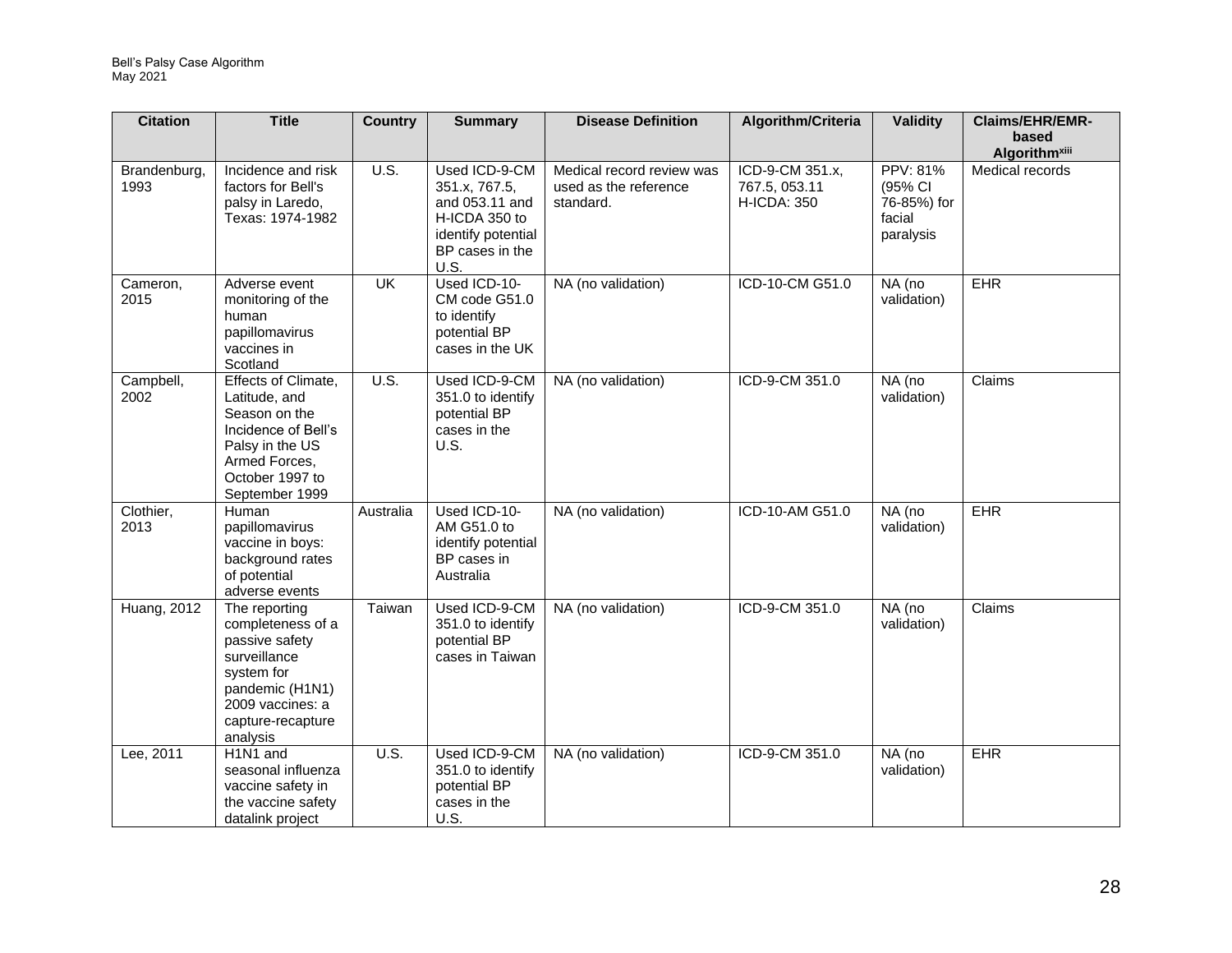| <b>Citation</b>              | <b>Title</b>                                                                                                                                                                                                             | <b>Country</b>    | <b>Summary</b>                                                                                                                                                                                                        | <b>Disease Definition</b>                                                                                     | Algorithm/Criteria | <b>Validity</b>                                                                       | <b>Claims/EHR/EMR-</b><br>based<br><b>Algorithmxill</b> |
|------------------------------|--------------------------------------------------------------------------------------------------------------------------------------------------------------------------------------------------------------------------|-------------------|-----------------------------------------------------------------------------------------------------------------------------------------------------------------------------------------------------------------------|---------------------------------------------------------------------------------------------------------------|--------------------|---------------------------------------------------------------------------------------|---------------------------------------------------------|
| McCarthy,<br>2013            | Evaluating the<br>safety of influenza<br>vaccine using a<br>claims-based<br>health system                                                                                                                                | $\overline{U.S.}$ | Used ICD-9-CM<br>351.0 to identify<br>potential BP<br>cases and ICD-<br>9-CM 350.x,<br>351.1, 351.8,<br>358.9, and<br>352.x to identify<br>potential cases<br>with other<br>cranial nerve<br>disorders in the<br>U.S. | NA (no validation)                                                                                            | ICD-9-CM 351.0     | NA (no<br>validation)                                                                 | Claims                                                  |
| Papan, 2019                  | Infectious causes<br>of peripheral facial<br>nerve palsy in<br>children-a<br>retrospective<br>cohort study with<br>long-term follow-up                                                                                   | Germany           | Used ICD-10-<br>CM G51.x to<br>identify potential<br>peripheral facial<br>nerve palsy<br>cases in<br>Germany.                                                                                                         | NA (no validation)                                                                                            | ICD-10-CM G51.x    | NA (no<br>validation)                                                                 | <b>EMR</b>                                              |
| Persson,<br>2016             | Risks of<br>neurological and<br>immune-related<br>diseases, including<br>narcolepsy, after<br>vaccination with<br>Pandemrix: a<br>population- and<br>registry-based<br>cohort study with<br>over 2 years of<br>follow-up | Sweden            | Used ICD-10-<br>CM G51.0 to<br>identify potential<br>Bell's palsy<br>cases in<br>Sweden.                                                                                                                              | NA (no validation)                                                                                            | ICD-10 G51.0       | NA (no<br>validation)                                                                 | National Health<br>Registry                             |
| Rowhani-<br>Rahbar,<br>2012a | Epidemiologic and<br>clinical features of<br>Bell's palsy among<br>children in<br>Northern California                                                                                                                    | U.S.              | Used ICD-9-CM<br>351.0 to identify<br>potential BP<br>cases in the<br>U.S.                                                                                                                                            | Medical record review was<br>used as the reference<br>standard, with the<br>following diagnostic<br>criteria: | ICD-9-CM 351.0     | PPV <sup>xiv</sup> for<br>definite<br>or probable<br>cases: 84%<br>(95% CI<br>82-86%) | EHR                                                     |

xiv PPV and 95% CI for Rowhani-Rahbar et al (2012a) reported in Lee et al (2013)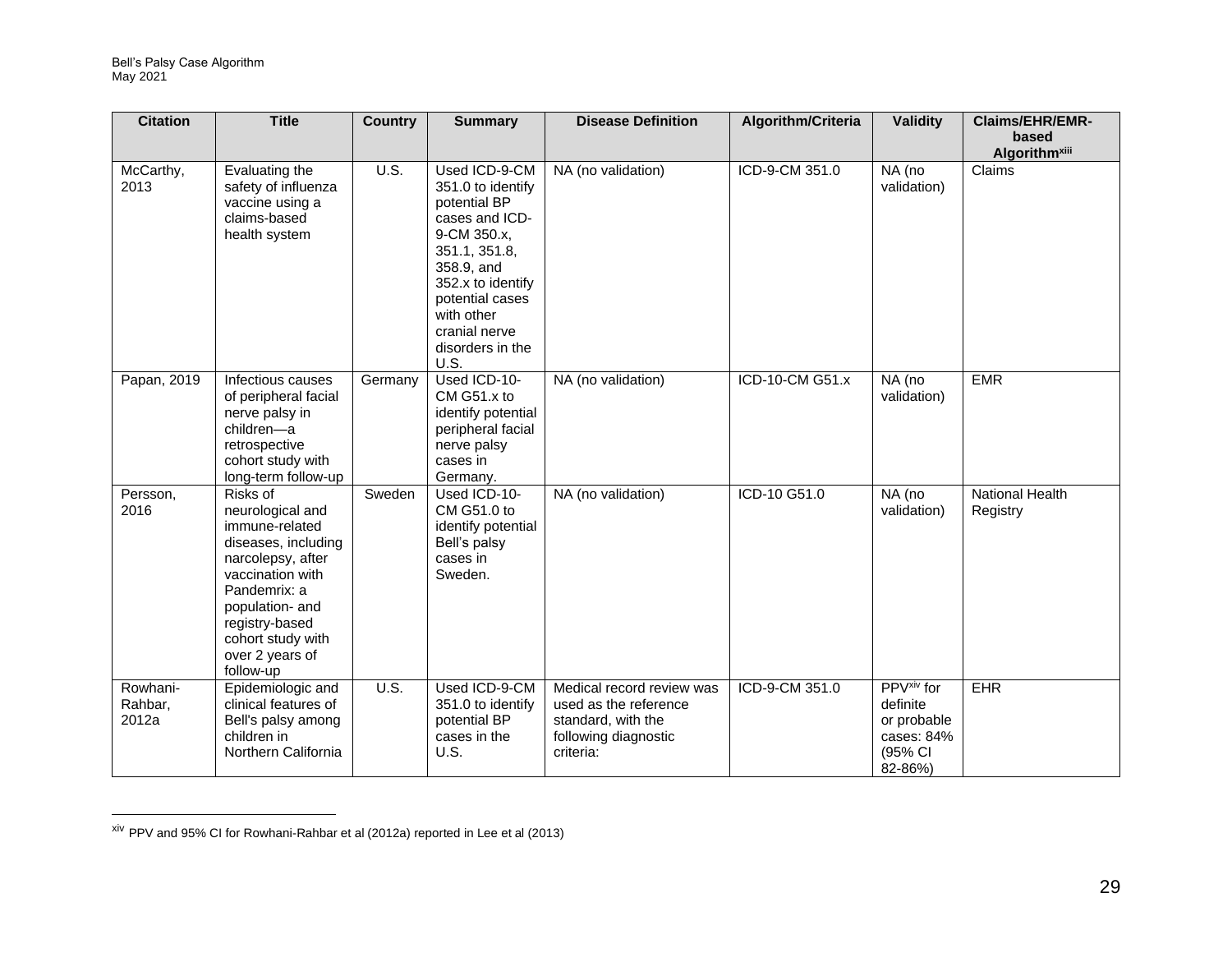| <b>Citation</b>              | <b>Title</b>                                                                  | <b>Country</b> | <b>Summary</b>                                                                                                                                          | <b>Disease Definition</b>                                                                                                                                                                                                                                                                                                                                                                                                                                                                                                                                                                                                                                                                                                                       | Algorithm/Criteria | <b>Validity</b>                                                                      | Claims/EHR/EMR-<br>based |
|------------------------------|-------------------------------------------------------------------------------|----------------|---------------------------------------------------------------------------------------------------------------------------------------------------------|-------------------------------------------------------------------------------------------------------------------------------------------------------------------------------------------------------------------------------------------------------------------------------------------------------------------------------------------------------------------------------------------------------------------------------------------------------------------------------------------------------------------------------------------------------------------------------------------------------------------------------------------------------------------------------------------------------------------------------------------------|--------------------|--------------------------------------------------------------------------------------|--------------------------|
|                              |                                                                               |                |                                                                                                                                                         |                                                                                                                                                                                                                                                                                                                                                                                                                                                                                                                                                                                                                                                                                                                                                 |                    |                                                                                      | <b>Algorithmxill</b>     |
|                              |                                                                               |                |                                                                                                                                                         | Definitive diagnosis<br>(meeting all of the<br>following criteria): 1)<br>definitive Bell's palsy<br>diagnosis in chart, 2)<br>unilateral weakness of all<br>facial muscles, 3) acute<br>onset with 72 hours<br>between initial signs and<br>maximum partial paralysis,<br>and 4) no report of head<br>trauma or hearing disorder<br>within 30 days prior to<br>diagnosis, and no history<br>of cerebrovascular event,<br>otologic surgery, brain<br>tumor, sickle cell disease,<br>Guillain- Barre syndrome,<br>or other neurologic signs.<br>Probable diagnosis:<br>children exhibited<br>unilateral weakness of all<br>facial muscles not<br>recorded or the time<br>between initial signs and<br>maximum partial paralysis<br>was >72 hours |                    |                                                                                      |                          |
| Rowhani-<br>Rahbar,<br>2012b | Immunization and<br>Bell's palsy in<br>children: a case-<br>centered analysis | U.S.           | Used ICD-9-CM<br>351.0 to identify<br>potential BP<br>cases in the<br>U.S.<br><b>Article uses</b><br>same<br>population as<br>Rowhani-<br>Rahbar, 2012a | Medical record review was<br>used as the reference<br>standard, with the<br>following diagnostic<br>criteria:<br>Definitive diagnosis<br>(meeting all of the<br>following criteria): 1)<br>definitive Bell's palsy<br>diagnosis in chart, 2)                                                                                                                                                                                                                                                                                                                                                                                                                                                                                                    | ICD-9-CM 351.0     | PPV <sup>xv</sup> for<br>definite<br>or probable<br>cases: 84%<br>(95% CI<br>82-86%) | <b>EHR</b>               |

xv PPV and 95% CI for Rowhani-Rahbar et al (2012b) reported in Lee et al (2013)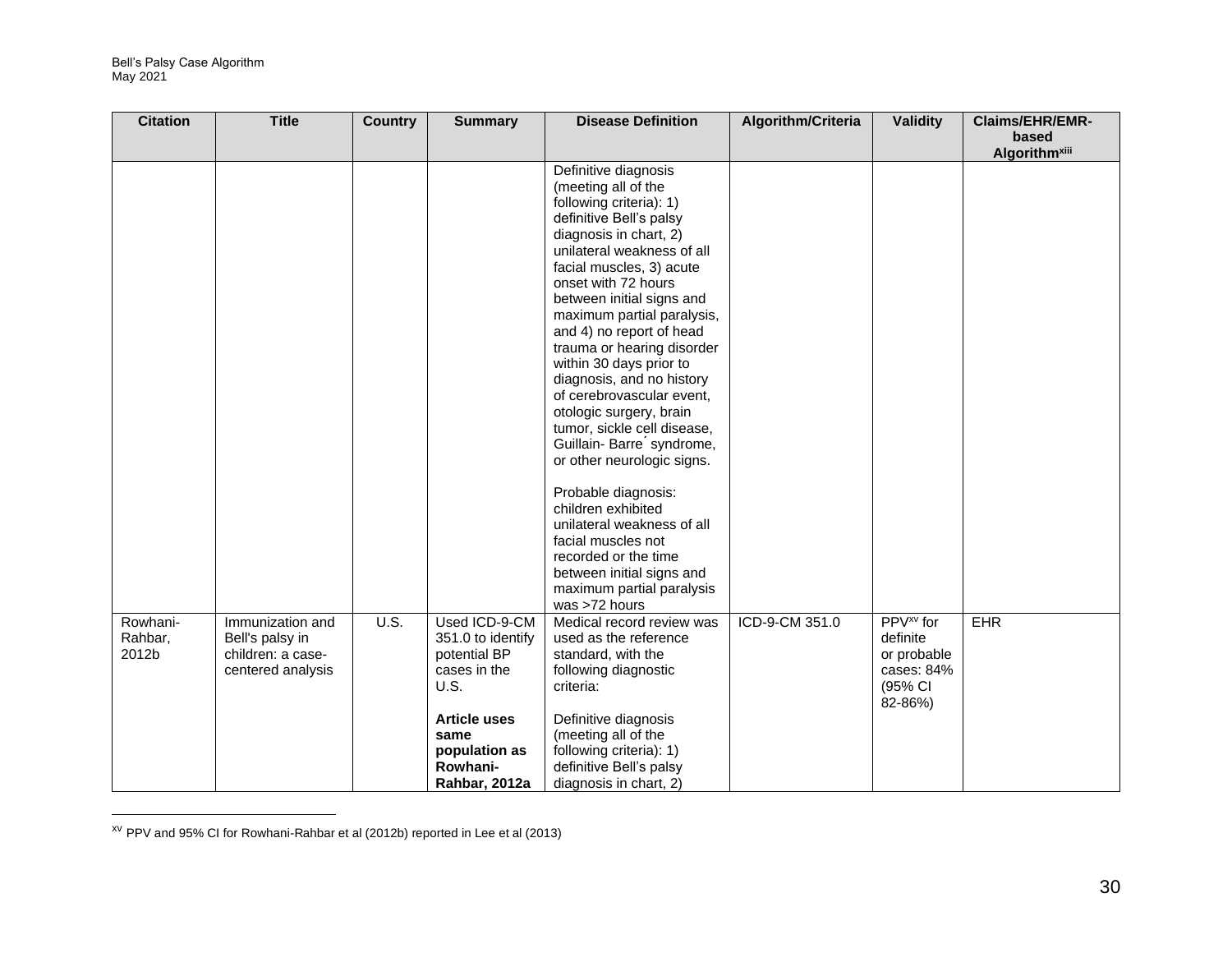| <b>Citation</b> | <b>Title</b>                      | <b>Country</b> | <b>Summary</b>                    | <b>Disease Definition</b>                            | Algorithm/Criteria | <b>Validity</b> | <b>Claims/EHR/EMR-</b><br>based |
|-----------------|-----------------------------------|----------------|-----------------------------------|------------------------------------------------------|--------------------|-----------------|---------------------------------|
|                 |                                   |                |                                   |                                                      |                    |                 | <b>Algorithmxill</b>            |
|                 |                                   |                |                                   | unilateral weakness of all                           |                    |                 |                                 |
|                 |                                   |                |                                   | facial muscles, 3) acute                             |                    |                 |                                 |
|                 |                                   |                |                                   | onset with 72 hours                                  |                    |                 |                                 |
|                 |                                   |                |                                   | between initial signs and                            |                    |                 |                                 |
|                 |                                   |                |                                   | maximum partial paralysis,                           |                    |                 |                                 |
|                 |                                   |                |                                   | and 4) no report of head                             |                    |                 |                                 |
|                 |                                   |                |                                   | trauma or hearing disorder                           |                    |                 |                                 |
|                 |                                   |                |                                   | within 30 days prior to<br>diagnosis, and no history |                    |                 |                                 |
|                 |                                   |                |                                   | of cerebrovascular event,                            |                    |                 |                                 |
|                 |                                   |                |                                   | otologic surgery, brain                              |                    |                 |                                 |
|                 |                                   |                |                                   | tumor, sickle cell disease,                          |                    |                 |                                 |
|                 |                                   |                |                                   | Guillain- Barre syndrome,                            |                    |                 |                                 |
|                 |                                   |                |                                   | or other neurologic signs.                           |                    |                 |                                 |
|                 |                                   |                |                                   | Probable: children                                   |                    |                 |                                 |
|                 |                                   |                |                                   | exhibited unilateral                                 |                    |                 |                                 |
|                 |                                   |                |                                   | weakness of all facial                               |                    |                 |                                 |
|                 |                                   |                |                                   | muscles not recorded or                              |                    |                 |                                 |
|                 |                                   |                |                                   | the time between initial                             |                    |                 |                                 |
|                 |                                   |                |                                   | signs and maximum partial                            |                    |                 |                                 |
|                 |                                   |                |                                   | paralysis was >72 hours                              |                    |                 |                                 |
| Tseng, 2012     | Safety of zoster                  | U.S.           | Used ICD-9-CM                     | NA (no validation)                                   | ICD-9-CM 351.0     | NA (no          | <b>EHR</b>                      |
|                 | vaccine in adults<br>from a large |                | 351.0 to identify<br>potential BP |                                                      |                    | validation)     |                                 |
|                 | managed-care                      |                | cases in the                      |                                                      |                    |                 |                                 |
|                 | cohort: a Vaccine                 |                | U.S.                              |                                                      |                    |                 |                                 |
|                 | Safety Datalink                   |                |                                   |                                                      |                    |                 |                                 |
|                 | study                             |                |                                   |                                                      |                    |                 |                                 |

Abbreviations: AE: Adverse Event; BP: Bell's palsy; CI: confidence interval; EHR: Electronic Health Record; EMR: Electronic Medical Record; H-ICDA: Hospital International Classification of Diseases Adapted; ICD-9-CM: International Classification of Diseases, Ninth Revision, Clinical Modification; ICD-10-AM: International Classification of Diseases, Tenth Revision, Australian Modification; ICD-10-CM: International Classification of Diseases, Tenth Revision, Clinical Modification; NA: not applicable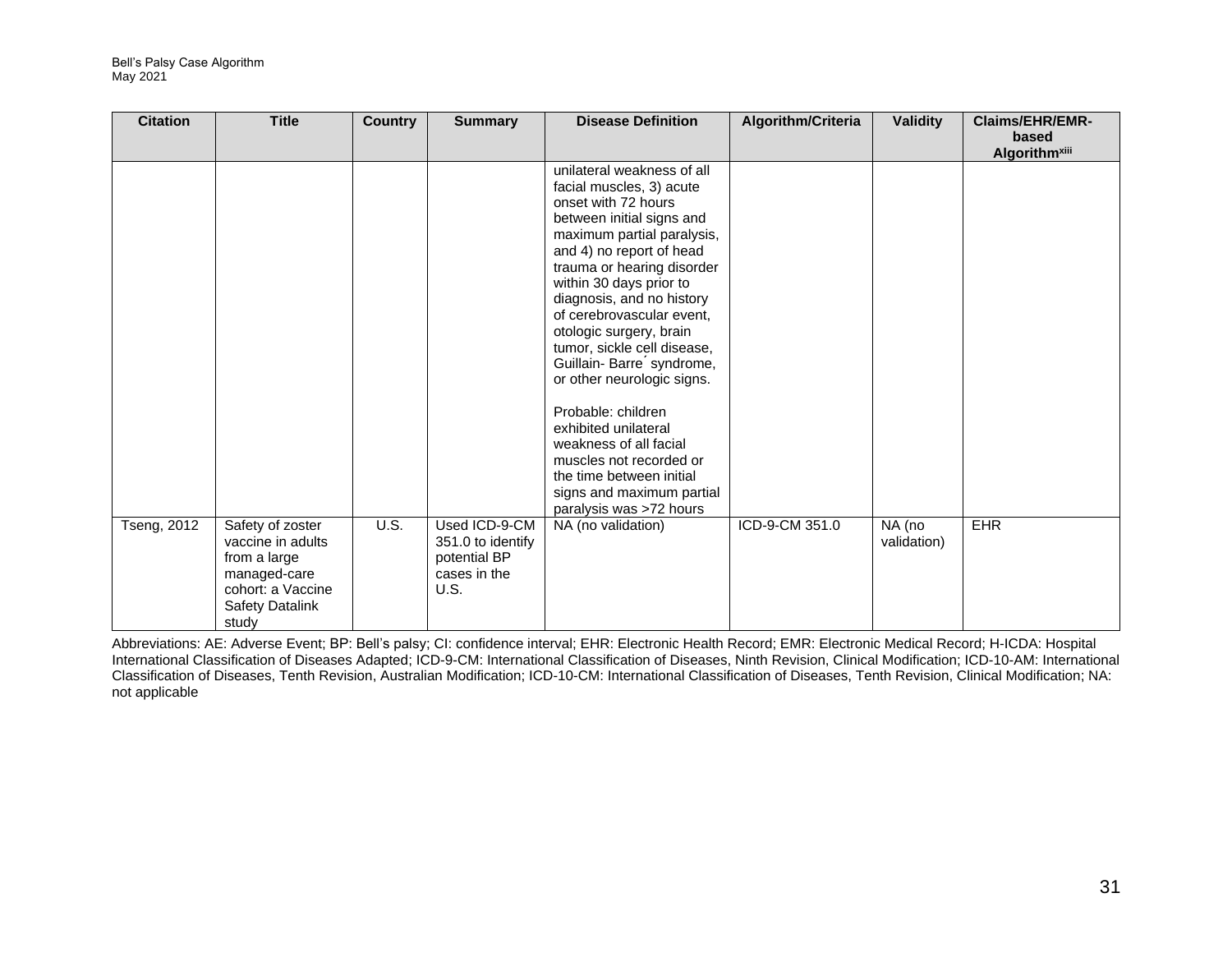### <span id="page-31-0"></span>**Appendix B. Counts of Patients with Specific Codes Proposed for the Algorithm**

As an initial test of the proposed algorithm, the workgroup ran code-specific queries in the MarketScan Research Databases (Commercial, Medicare Supplemental) using data during January 1, 2014 to December 31, 2018. Results are presented in **[Table B1](#page-32-0)**. Because the transition between International Classification of Diseases, Ninth and Tenth Revisions, Clinical Modification (ICD-9-CM to ICD-10-CM) occurred on October 1, 2015, ICD-9-CM codes were queried for January 1, 2014–September 30, 2015, and ICD-10-CM codes were queried for October 1, 2015–December 31, 2018.

Subtotal rows and "Total" columns may be smaller than the sum of individual cells, because patients with multiple codes in a single year and with more than one of the same diagnosis codes in different years will only be counted once in these rows and columns. As a result, the sum of all "% of Total" cells in a single column may exceed 100%. However, the "Total" column could also be larger than the sum of individual years, as a result of situations where an individual is only enrolled for part of the year that they experience a Bell's palsy event but is then continuously enrolled for a separate year. For example, an individual could be continuously enrolled for a few days, weeks, or months in 2016 and have a diagnosis code for Bell's palsy, then be continuously enrolled for all of 2017. This event would not be captured in the column for the 2015 (as the individual would be excluded from that cohort) but would be captured in the "Total" column.

Of the codes included in the Bell's palsy algorithm, codes for Bell's palsy (ICD-9-CM 351.0 and ICD-10- CM G51.0) were the most frequently used during the study period. Of those receiving at least one Bell's palsy diagnosis between 2014 and 2018 (n=112,546), 35.2% (n=39,610) and 50.5% (n=56,879) had at least one ICD-9-CM 351.0 and ICD-10-CM G51.0 code, respectively. In addition, 13.0% (n=14,662) and 6.2% (n=6,973) received a code for other facial nerve disorders (ICD-9-CM 351.8) and other disorders of facial nerve (ICD-10-CM G51.8), respectively.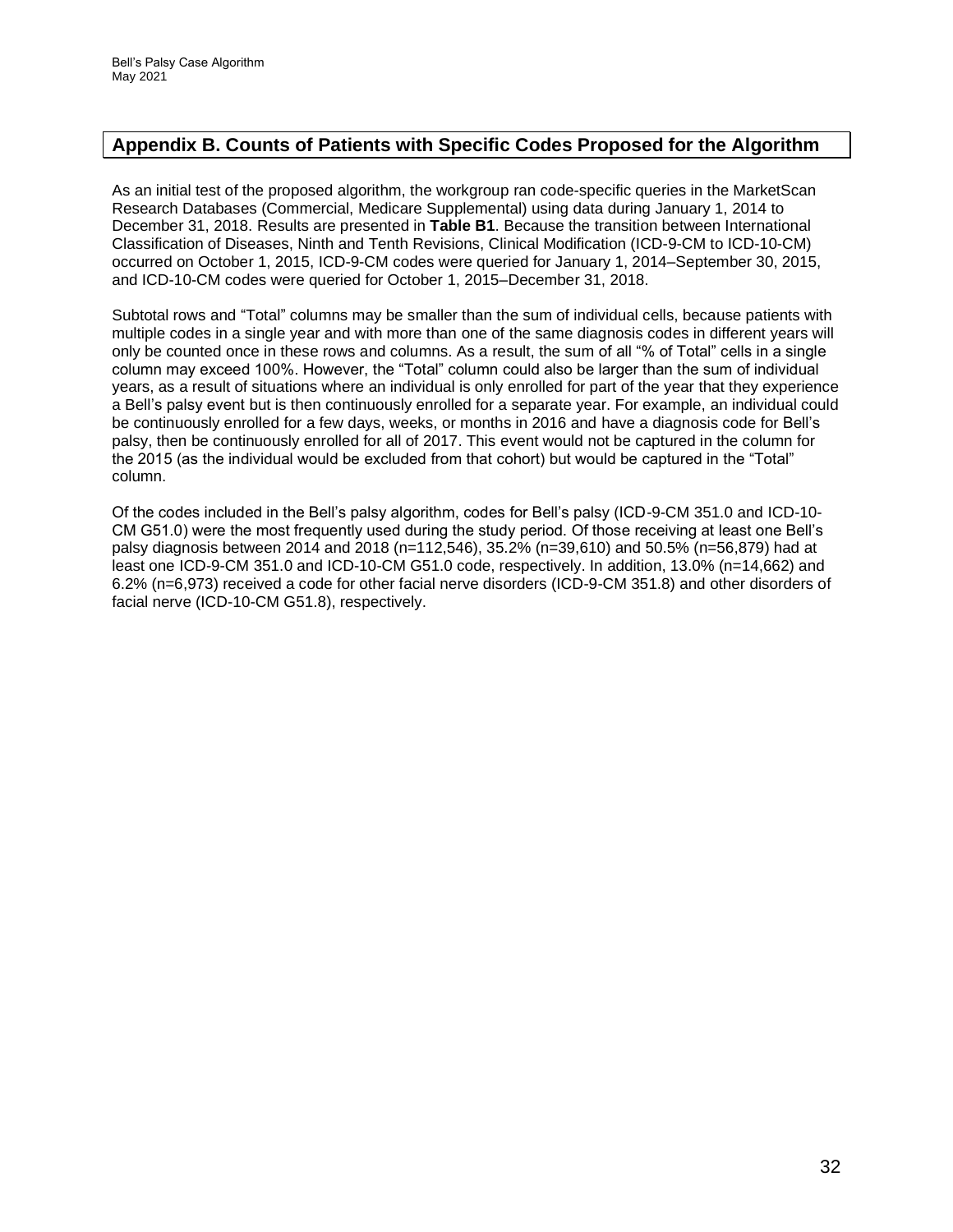|  |                                                      |  | Table B1. Annual patient counts and proportions for ICD-9-CM and ICD-10-CM diagnosis codes proposed for inclusion in the Bell's |  |
|--|------------------------------------------------------|--|---------------------------------------------------------------------------------------------------------------------------------|--|
|  | palsy algorithm (January 1, 2014–December 31, 2018). |  |                                                                                                                                 |  |

|                                     | Code                                        |                 |                      |                 |                      | Year            |                      |                 |                      |                 |                      | <b>Total</b> | Total (%  |
|-------------------------------------|---------------------------------------------|-----------------|----------------------|-----------------|----------------------|-----------------|----------------------|-----------------|----------------------|-----------------|----------------------|--------------|-----------|
| Code                                | <b>Description</b>                          | 2014<br>(Count) | 2014 (%<br>of Total) | 2015<br>(Count) | 2015 (%<br>of Total) | 2016<br>(Count) | 2016 (%<br>of Total) | 2017<br>(Count) | 2017 (%<br>of Total) | 2018<br>(Count) | 2018 (%<br>of Total) | (Count)      | of Total) |
| ICD-9-CM                            |                                             |                 |                      |                 |                      |                 |                      |                 |                      |                 |                      |              |           |
| 351.0                               | Bell's palsy                                | 24,481          | 70.6                 | 15,331          | 56.8                 |                 |                      |                 |                      |                 |                      | 39,610       | 35.2      |
| 351.8                               | Other facial nerve<br>disorders             | 9,403           | 27.1                 | 6,214           | 23.0                 |                 |                      |                 |                      |                 |                      | 14,662       | 13.0      |
| 351.9                               | Facial nerve<br>disorder.                   |                 | 8.3                  |                 | 6.4                  |                 |                      |                 |                      |                 |                      |              |           |
| ICD-9-CM                            | unspecified                                 | 2,870           |                      | 1,716           |                      |                 |                      |                 |                      |                 |                      | 4,592        | 4.1       |
| <b>Subtotal</b>                     |                                             | 34,637          | 100.0                | 21,939          | 81.2                 |                 |                      |                 |                      |                 |                      | 55,234       | 49.1      |
| <b>ICD-10-CM</b>                    |                                             |                 |                      |                 |                      |                 |                      |                 |                      |                 |                      |              |           |
| G51.0                               | Bell's palsy                                |                 |                      | 6,454           | 23.9                 | 19,683          | 85.9                 | 17,670          | 88.0                 | 17,004          | 87.9                 | 56,879       | 50.5      |
| G51.8                               | Other disorders<br>of facial nerve          |                 |                      | 1,317           | 4.9                  | 2,777           | 12.1                 | 1,971           | 9.8                  | 1,826           | 9.4                  | 6,973        | 6.2       |
| G51.9                               | Disorder of facial<br>nerve,<br>unspecified |                 |                      | 583             | 2.2                  | 1,550           | 6.8                  | 1,261           | 6.3                  | 1,373           | 7.1                  | 4,565        | 4.1       |
| <b>ICD-10-CM</b><br><b>Subtotal</b> |                                             |                 |                      | 8,038           | 29.8                 | 22,911          | 100.0                | 20,086          | 100.0                | 19,344          | 100.0                | 65,112       | 57.9      |
| <b>Total</b>                        |                                             | 34,637          | 100                  | 27,007          | 100.0                | 22,911          | 100.0                | 20,086          | 100.0                | 19,344          | 100.0                | 112,546      | 100.0     |

<span id="page-32-0"></span>Abbreviations: ICD-9-CM, International Classification of Diseases, Ninth Revision, Clinical Modification; ICD-10-CM, International Classification of Diseases, Tenth Revision, Clinical Modification.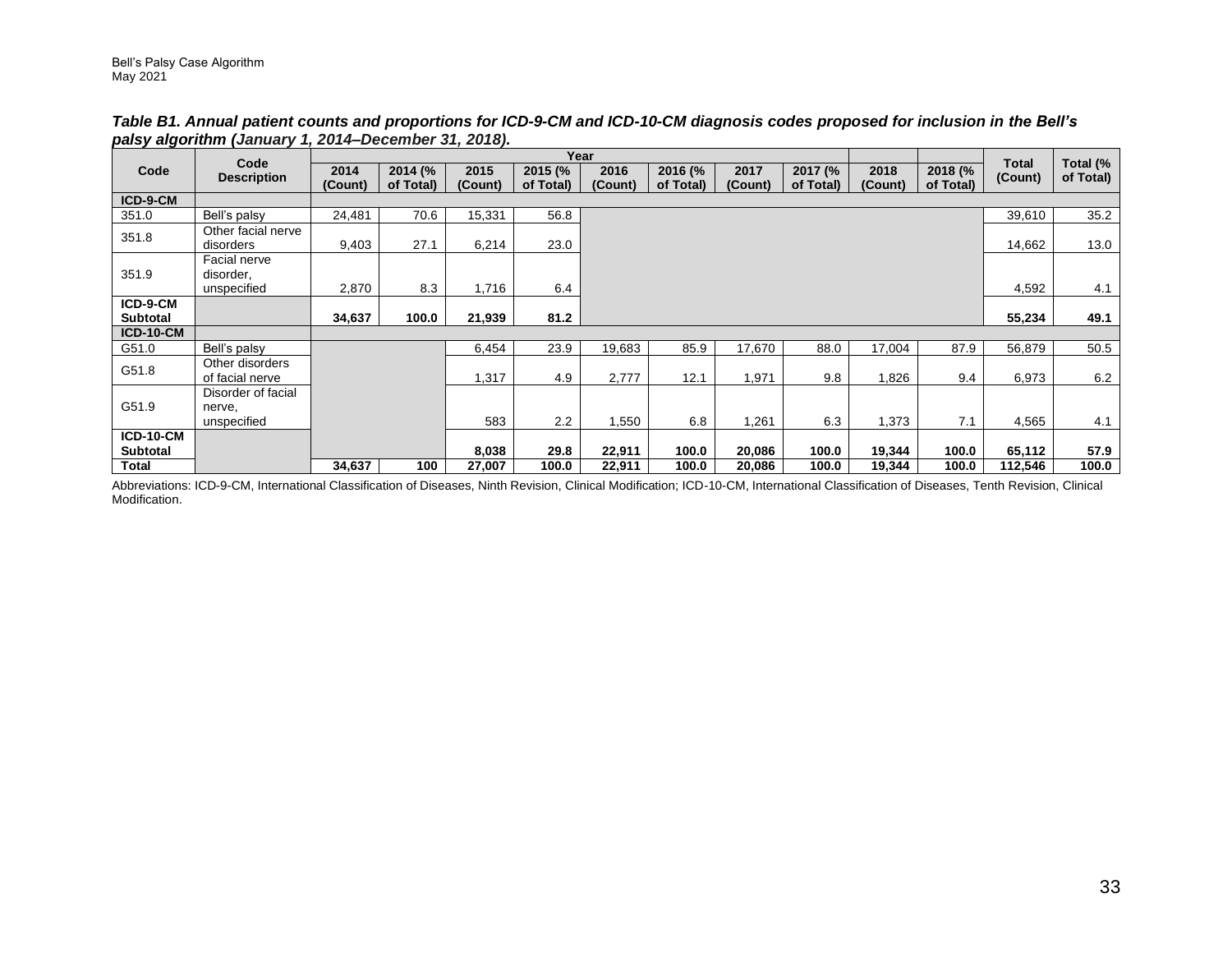# <span id="page-33-0"></span>**Appendix C. Counts of Patients with Specific Codes Excluded from the Algorithm**

The diagnosis codes listed in **[Table](#page-33-1)** were considered based on literature review and consultation with clinical SMEs (JB, TB, JC, DT), but were ultimately excluded from the algorithm due to the justification provided (e.g., too general, not related to exposure to biologics). The intent of this table is to provide an explanation for the omission of some closely related codes. These codes were not used to identify patients with a relevant Bell's palsy diagnosis.

<span id="page-33-1"></span>

|                      | Table C1. Excluded codes potentially relevant to facial nerve palsy identified from the literature or |  |  |  |
|----------------------|-------------------------------------------------------------------------------------------------------|--|--|--|
| <b>GEMs mapping.</b> |                                                                                                       |  |  |  |
|                      |                                                                                                       |  |  |  |

| Code              | <b>Description</b>                         | <b>Code Category</b> | <b>Code Type</b> | <b>Justification</b>                                                                                                   |
|-------------------|--------------------------------------------|----------------------|------------------|------------------------------------------------------------------------------------------------------------------------|
| 351.1             | Geniculate<br>ganglionitis                 | DX                   | 9                | Severe paroxysmal neuralgic pain deep in the<br>ear                                                                    |
| 767.5             | Facial nerve injury<br>due to birth trauma | DX                   | 9                | Excluded due to focus on biologics as<br>exposure of interest.                                                         |
| G51.1             | Geniculate<br>ganglionitis                 | DX                   | 10               | Severe paroxysmal neuralgic pain deep in the<br>ear                                                                    |
| G51.2             | Melkersson's<br>syndrome                   | DX                   | 10               | Recurrent facial nerve palsy is a component,<br>but once the diagnosis is known this is not<br>idiopathic Bell's palsy |
| G51.31            | Clonic hemifacial<br>spasm, right          | DX                   | 10               | Too general - can sometimes accompany<br>Bell's palsy, but various other causes                                        |
| G51.32            | Clonic hemifacial<br>spasm, left           | DX                   | 10               | Too general – can sometimes accompany<br>Bell's palsy, but many other causes                                           |
| G51.33            | Clonic hemifacial<br>spasm, bilateral      | DX                   | 10               | Too general - can sometimes accompany<br>Bell's palsy, but many other causes                                           |
| G51.39            | Clonic hemifacial<br>spasm, unspecified    | DX                   | 10               | Too general - can sometimes accompany<br>Bell's palsy, but many other causes                                           |
| G51.4             | Facial myokymia                            | <b>DX</b>            | 10               | Hemifacial spasms                                                                                                      |
| P <sub>11.2</sub> | Birth injury to facial<br>nerve            | DX                   | 10               | Excluded due to focus on biologics as<br>exposure of interest                                                          |

Abbreviations: DX, Diagnosis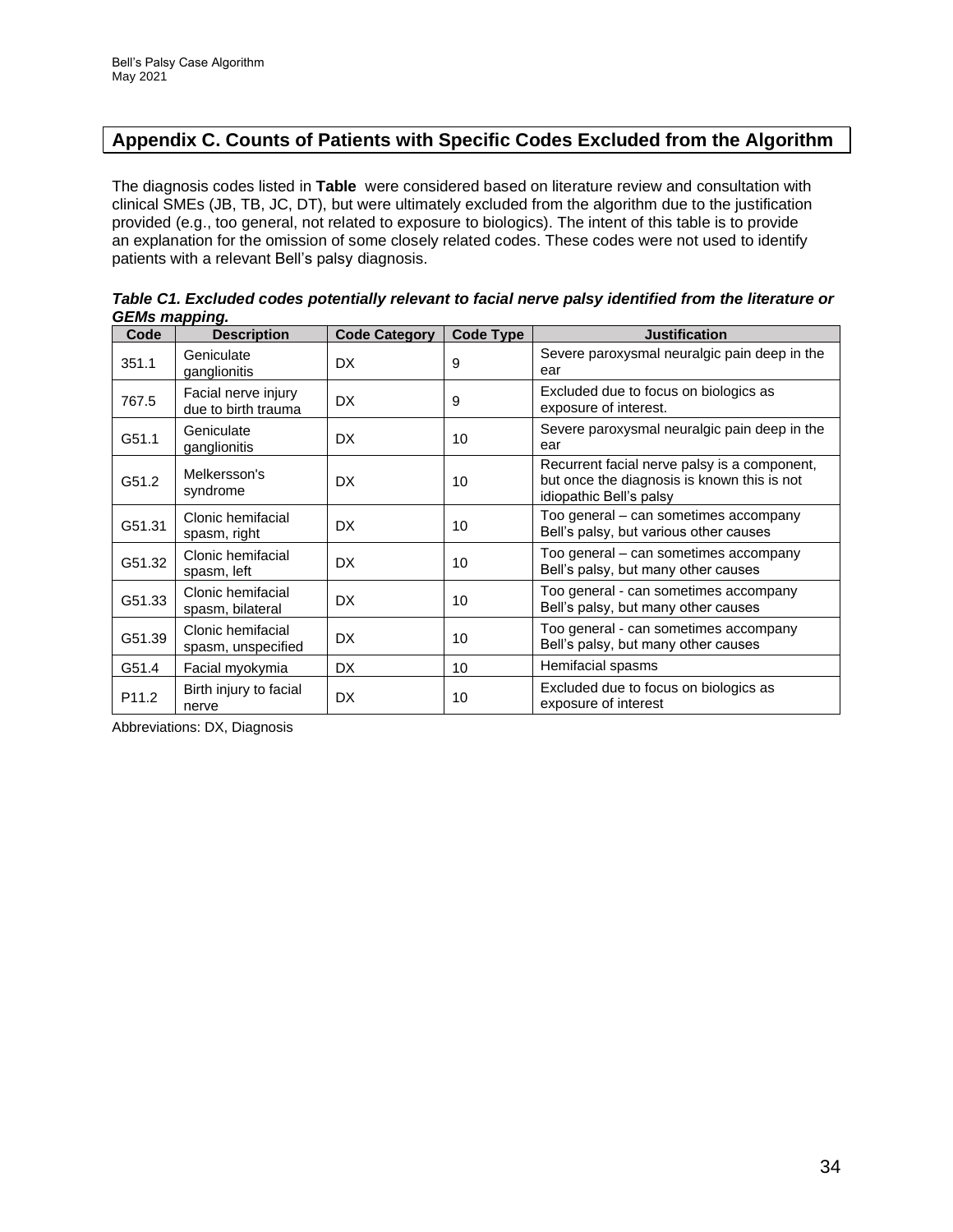Authors ran code-specific queries in the MarketScan Research Databases (Commercial and Medicare Supplemental) during January 1, 2014–December 31, 2018, to assess the number of patients with diagnosis codes in **[Table](#page-33-1)** that were considered but ultimately excluded. This has been done to gain an understanding of how many patients will be excluded as a result of each code being omitted from the algorithm; however, patients with excluded codes may be included in the analysis if they *also* have a code that was in the algorithm. Results are presented in **[Table C2](#page-35-0)**.

The transition from ICD-9-CM to ICD-10-CM occurred October 1, 2015; no ICD-9-CM codes were queried after this date and no ICD-10-CM codes were queried prior to this date. The coding standard-specific subtotal rows were calculated by querying all codes for a particular coding standard together. The "Total (Count)" column was calculated by querying the individual code in a cohort of patients who were enrolled for at least one calendar year between 2014 and 2018.

Subtotal rows and "Total" columns may be smaller than the sum of individual cells, because patients with multiple codes in a single year and with more than one of the same diagnosis codes in different years will only be counted once in these rows and columns. As a result, the sum of all "% of Total" cells in a single column may exceed 100%. However, the "Total" column could also be larger than the sum of individual years, as a result of situations where an individual is only enrolled for part of the year that they experience a Bell's palsy event but is then continuously enrolled for a separate year. For example, an individual could be continuously enrolled for a few days, weeks, or months in 2016 and have a diagnosis code for facial myokymia, then be continuously enrolled for all of 2017. This event would not be captured in the column for the 2016 (as the individual would be excluded from that cohort) but would be captured in the "Total" column.

Of those receiving an excluded code listed in **[Table](#page-33-1)** between 2014 and 2018 (n=11,310), the code for facial myokymia (ICD-10-CM G51.4) was the most frequently used during the study period. Specifically, 80.5% (n=9,109) had at least one ICD-10-CM 51.4 code.